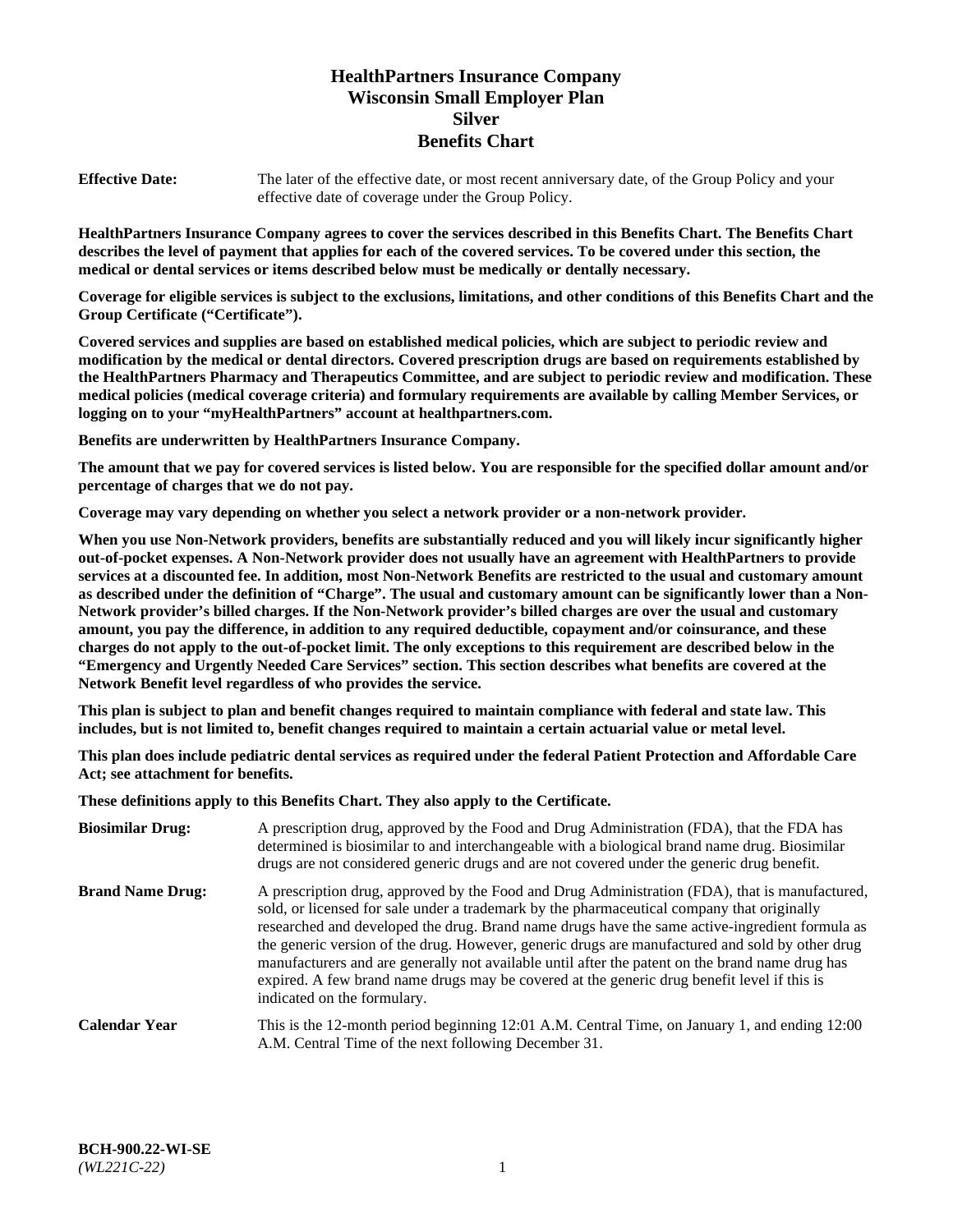| <b>Charge:</b> | For covered services delivered by a network provider, this is the provider's discounted fee for a<br>given medical/surgical service, procedure or item.                                                                                                                                                                                                                                                                                                                                                                                                                                                                                                                                                                 |
|----------------|-------------------------------------------------------------------------------------------------------------------------------------------------------------------------------------------------------------------------------------------------------------------------------------------------------------------------------------------------------------------------------------------------------------------------------------------------------------------------------------------------------------------------------------------------------------------------------------------------------------------------------------------------------------------------------------------------------------------------|
|                | For covered services delivered by non-network providers, a contracted rate may apply if such<br>arrangement is available to HealthPartners.                                                                                                                                                                                                                                                                                                                                                                                                                                                                                                                                                                             |
|                | For the usual and customary charge for covered services delivered by non-network providers, our<br>payment is calculated using one of the following options, depending on availability: 1) a<br>percentage of the Medicare fee schedule; 2) a comparable schedule if the service is not on the<br>Medicare fee schedule; or 3) a commercially reasonable rate for such service if a fee schedule is<br>not available.                                                                                                                                                                                                                                                                                                   |
|                | The usual and customary charge is the maximum amount allowed that we consider in the<br>calculation of the payment of charges incurred for certain covered services. You must pay for any<br>charges above the usual and customary charge, and they do not apply to the out-of-pocket limit.                                                                                                                                                                                                                                                                                                                                                                                                                            |
|                | A charge is incurred for covered ambulatory medical and surgical services, on the date the service<br>or item is provided. A charge is incurred for covered inpatient services, on the date of admission to<br>a hospital. To be covered, a charge must be incurred on or after your effective date and on or<br>before the termination date.                                                                                                                                                                                                                                                                                                                                                                           |
|                | Copayment/Coinsurance: The specified dollar amount, or percentage, of charges incurred for covered services, which we do<br>not pay, but which you must pay, each time you receive certain medical services, procedures or<br>items. Our payment for those covered services or items begins after the copayment or coinsurance<br>is satisfied. Covered services or items requiring a copayment or coinsurance are specified in this<br>Benefits Chart.                                                                                                                                                                                                                                                                 |
|                | For services provided by a network provider:<br>An amount which is listed as a flat dollar copayment is applied to a network provider's discounted<br>charge for a given service. However, if the network provider's discounted charge for a service or<br>item is less than the flat dollar copayment, you will pay the network provider's discounted charge.<br>An amount which is listed as a percentage of charges or coinsurance is based on the network<br>provider's discounted charges, calculated at the time the claim is processed, which may include an<br>agreed upon fee schedule rate for case rate or withhold arrangements.                                                                            |
|                | For services provided by a non-network provider:<br>Any copayment or coinsurance is applied to the lesser of the provider's charges or the usual and<br>customary charge for a service.                                                                                                                                                                                                                                                                                                                                                                                                                                                                                                                                 |
|                | A copayment or coinsurance is due at the time a service is provided, or when billed by the<br>provider. The copayment or coinsurance applicable for a scheduled visit with a HealthPartners<br>network provider will be collected for each visit, late cancellation and failed appointment.                                                                                                                                                                                                                                                                                                                                                                                                                             |
| Deductible:    | The specified dollar amount of charges incurred for covered services, which we do not pay, but an<br>enrollee or a family has to pay first in a calendar year. Our payment for those services or items<br>begins after the deductible is satisfied. For network providers, the amount of the charges that apply<br>to the deductible are based on the network provider's discounted charges, calculated at the time<br>the claim is processed, which may include an agreed upon fee schedule rate for case rate or<br>withhold arrangements. For non-network providers, the amount of charges that apply to the<br>deductible are the lesser of the provider's charges or the usual and customary charge for a service. |
|                | Any amounts paid or reimbursed by a third party, including but not limited to: point of service<br>rebates, manufacturer coupons, manufacturer debits cards or other forms of direct reimbursement<br>to an Insured for a product or service, will not apply toward your deductible, to the extent<br>permitted under state and federal law.                                                                                                                                                                                                                                                                                                                                                                            |
|                | Your plan has an embedded deductible. This means once an Insured meets the individual<br>deductible, the plan begins paying benefits for that person. If two or more members of the family<br>meet the family deductible, the plan begins paying benefits for all members of the family,<br>regardless of whether each Insured has met the individual deductible. However, an Insured may<br>not contribute more than the individual deductible toward the family deductible.                                                                                                                                                                                                                                           |
|                | All services are subject to the deductible unless otherwise indicated below in this Benefits Chart.                                                                                                                                                                                                                                                                                                                                                                                                                                                                                                                                                                                                                     |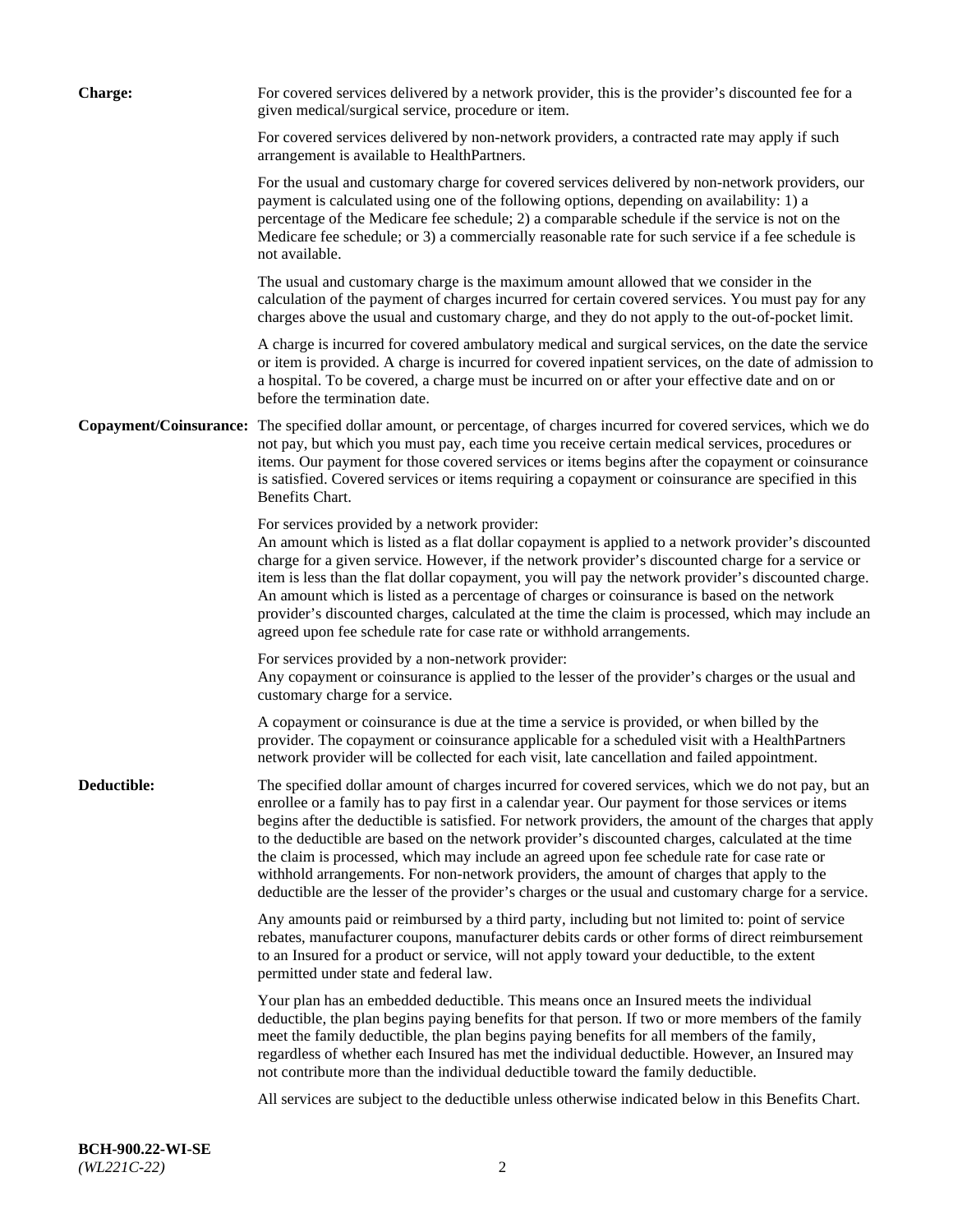| <b>Formulary:</b>                          | This is a current list, which may be revised from time to time, of prescription drugs, medications,<br>equipment and supplies covered by us as indicated in this Benefits Chart which are covered at the<br>highest benefit level. Some drugs on the formulary may require prior authorization to be covered<br>as formulary drugs. The formulary, and information on drugs that require prior authorization, are<br>available by calling Member Services, or logging on to your "myHealthPartners" account at<br>healthpartners.com. |
|--------------------------------------------|---------------------------------------------------------------------------------------------------------------------------------------------------------------------------------------------------------------------------------------------------------------------------------------------------------------------------------------------------------------------------------------------------------------------------------------------------------------------------------------------------------------------------------------|
| <b>Generic Drug:</b>                       | A prescription drug, approved by the Food and Drug Administration (FDA), that the FDA has<br>determined is comparable to a brand name drug product in dosage form, strength, route of<br>administration, quality, intended use and documented bioequivalence. Generally, generic drugs<br>cost less than brand name drugs. Some brand name drugs may be covered at the generic drug<br>benefit level if this is indicated on the formulary.                                                                                           |
| <b>Lifetime Maximum</b><br><b>Benefit:</b> | The specified coverage limit actually paid by us for services and/or charges incurred by you for any<br>given procedure or diagnosis. Payment of benefits under this Benefits Chart ceases when that lifetime<br>maximum benefit is reached. You have to pay for any subsequent charges.                                                                                                                                                                                                                                              |
| <b>Non-Formulary Drug:</b>                 | This is a prescription drug, approved by the Food and Drug Administration (FDA), that is not on<br>the formulary, is medically necessary and is not investigative or experimental or otherwise<br>excluded under the Certificate.                                                                                                                                                                                                                                                                                                     |
| <b>Out-of-Pocket Expenses:</b>             | You pay the specified copayments/coinsurance and deductibles applicable for particular services,<br>subject to the out-of-pocket limit described below. These amounts are in addition to the monthly<br>premium payments.                                                                                                                                                                                                                                                                                                             |
| <b>Out-of-Pocket Limit:</b>                | You pay the copayments/coinsurance and deductibles for covered services, to the individual or<br>family out-of-pocket limit. Thereafter we cover 100% of the charges incurred for all other covered<br>services, for the rest of the calendar year. You pay amounts greater than the out-of-pocket limit if<br>you exceed any lifetime maximum benefit or any visit or day limits.                                                                                                                                                    |
|                                            | Non-Network Benefits above the usual and customary charge (see definition of charge above) do<br>not apply to the out-of-pocket limit.                                                                                                                                                                                                                                                                                                                                                                                                |
|                                            | Non-Network Benefits for transplant surgery do not apply to the out-of-pocket limit.                                                                                                                                                                                                                                                                                                                                                                                                                                                  |
|                                            | Any amounts paid or reimbursed by a third party, including but not limited to: point of service<br>rebates, manufacturer coupons, manufacturer debit cards or other forms of direct reimbursement to<br>an Insured for a product or service, will not apply as an out-of-pocket expense, to the extent<br>permitted under state and federal law.                                                                                                                                                                                      |
|                                            | You are responsible to keep track of the out-of-pocket expenses. Contact Member Services for<br>assistance in determining the amount paid by the enrollee for specific eligible services received.<br>Claims for reimbursement under the out-of-pocket limit provisions are subject to the same time<br>limits and provisions described under the "Claims Provisions" section of the Certificate.                                                                                                                                     |
| <b>Specialty Drug List:</b>                | This is a current list, which may be revised from time to time, of prescription drugs, medications,<br>equipment and supplies, which are typically bio-pharmaceuticals. The purpose of a specialty drug<br>list is to facilitate enhanced monitoring of complex therapies used to treat specific conditions.<br>Specialty drugs are covered by us as indicated in this Benefits Chart. The specialty drug list is<br>available by calling Member Services, or logging on to your "myHealthPartners" account at<br>healthpartners.com. |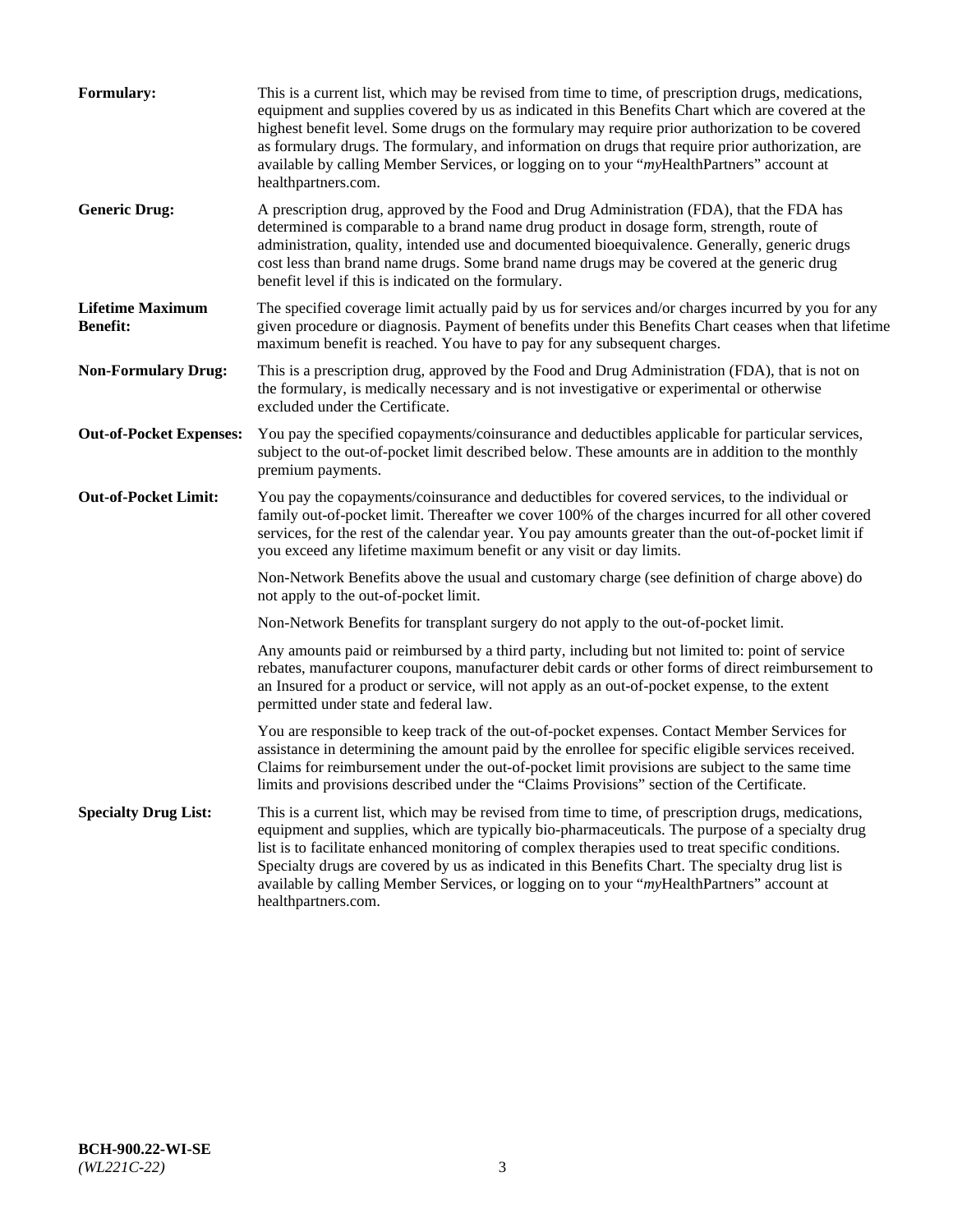#### **DEDUCTIBLES AND OUT-OF-POCKET LIMITS**

#### **Individual calendar year deductible**

| <b>Network Benefits</b> | <b>Non-Network Benefits</b> |
|-------------------------|-----------------------------|
| \$5,000                 | \$10,000                    |

#### **Family calendar year deductible**

| <b>Network Benefits</b> | <b>Non-Network Benefits</b> |
|-------------------------|-----------------------------|
| \$15,000                | \$20,000                    |

Separate deductibles must be satisfied under the Network Benefits and Non-Network Benefits.

Your plan has an embedded deductible. This means once an Insured meets the individual deductible, the plan begins paying benefits for that person. If two or more members of the family meet the family deductible, the plan begins paying benefits for all members of the family, regardless of whether each Insured has met the individual deductible. However, an Insured may not contribute more than the individual deductible toward the family deductible.

Any amounts paid or reimbursed by a third party, including but not limited to: point of service rebates, manufacturer coupons, manufacturer debits cards or other forms of direct reimbursement to an Insured for a product or service, will not apply toward your deductible, to the extent permitted under state and federal law.

#### **Individual calendar year out-of-pocket limit**

| Network Benefits | <b>Non-Network Benefits</b> |
|------------------|-----------------------------|
| \$8,200          | \$30,000                    |

#### **Family calendar year out-of-pocket limit**

| <b>Network Benefits</b> | <b>Non-Network Benefits</b> |
|-------------------------|-----------------------------|
| \$16,400                | \$60,000                    |

Separate Out-of-Pocket Limits must be satisfied under Network Benefits and Non-Network Benefits.

Non-Network Benefits above the usual and customary charge will not apply to the individual or family Out-of-Pocket Limit.

Non-Network Benefits for transplant surgery do not apply to the Out-of-Pocket Limit.

Any amounts paid or reimbursed by a third party, including but not limited to: point of service rebates, manufacturer coupons, manufacturer debit cards or other forms of direct reimbursement to an Insured for a product or service, will not apply as an out-of-pocket expense, to the extent permitted under state and federal law.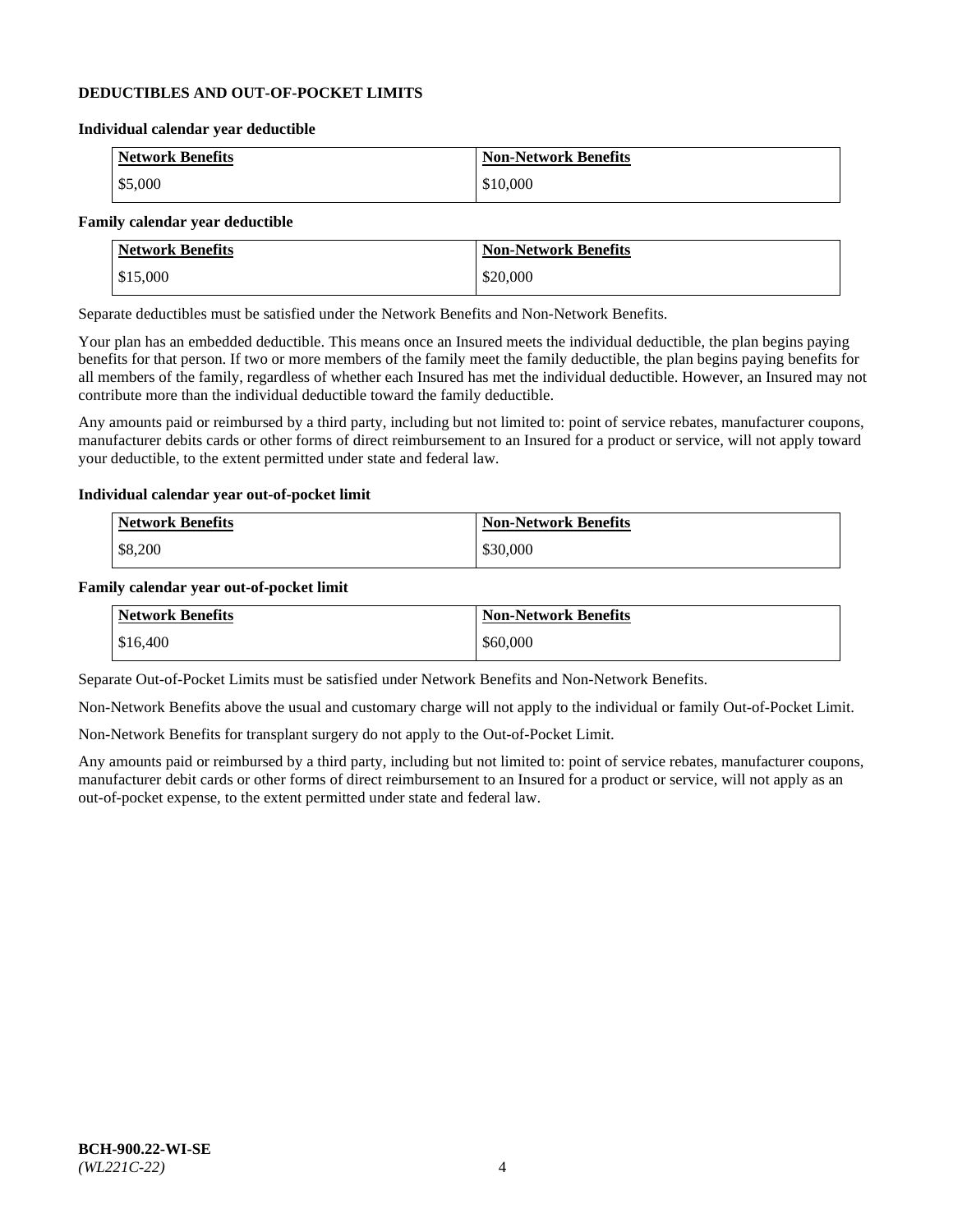# **AMBULANCE AND MEDICAL TRANSPORTATION**

#### **Covered Services:**

We cover ambulance and medical transportation for medical emergencies.

We also cover medically necessary, non-emergency transportation if it meets our medical coverage criteria. Covered services and supplies are based on established medical policies, which are subject to periodic review and modification by the medical directors. These medical policies (medical coverage criteria) and applicable prior authorization requirements are available by calling Member Services, or logging on to your "*my*HealthPartners" account a[t healthpartners.com.](https://www.healthpartners.com/hp/index.html)

| <b>Network Benefits</b>      | <b>Non-Network Benefits</b> |
|------------------------------|-----------------------------|
| 70% of the charges incurred. | See Network Benefits.       |

#### **Not Covered:**

See "Services Not Covered" in the Certificate.

# **AUTISM SERVICES**

## **Covered Services:**

We cover prior authorized evidence-based intensive-level and nonintensive-level treatment of autism spectrum disorders (autism disorder, Asperger's syndrome or pervasive development disorder not otherwise specified).

Covered services are based on established medical policies, which are subject to periodic review and modification by the medical directors. These medical policies (medical coverage criteria) are available by calling Member Services, or logging on to your "*my*HealthPartners" account at [healthpartners.com.](https://www.healthpartners.com/hp/index.html)

Your network provider will coordinate the prior authorization process for any autism treatment services. You may call Member Services at 952-883-5000 or toll-free at 855-813-3888 if you have any questions or concerns regarding the authorization process.

Please call Member Services at 952-883-5000 or toll-free at 855-813-3888 to request authorization for autism treatment services from a non-network provider.

**Intensive-level services** for children diagnosed with autism spectrum disorders. Intensive-level services must begin on or after 2 years of age and end before 9 years of age. Intensive-level services, on average, are services provided for more than 20 hours of treatment per week. (The average number of hours a week is calculated over a six-month period.)

| Network Benefits                         | <b>Non-Network Benefits</b>              |
|------------------------------------------|------------------------------------------|
| 70% of the charges incurred.             | 50% of the charges incurred.             |
| Limited to 240 visits per calendar year. | Limited to 240 visits per calendar year. |

The maximum number of visits is combined for Network Benefits and Non-Network Benefits. Visit limits are based on the minimum coverage amounts available at the time of publication. Additional visits may be available if required due to revised minimum coverage amounts being issued by the Office of the Commissioner of Insurance. See our medical coverage criteria for current visit limits.

#### **Intensive-level services lifetime maximum benefit**

| Network Benefits                                                     | <b>Non-Network Benefits</b>                                          |
|----------------------------------------------------------------------|----------------------------------------------------------------------|
| 4 years of cumulative services under this plan or any<br>other plan. | 4 years of cumulative services under this plan or any<br>other plan. |

The Lifetime Maximum Benefit is combined for Network Benefits and Non-Network Benefits.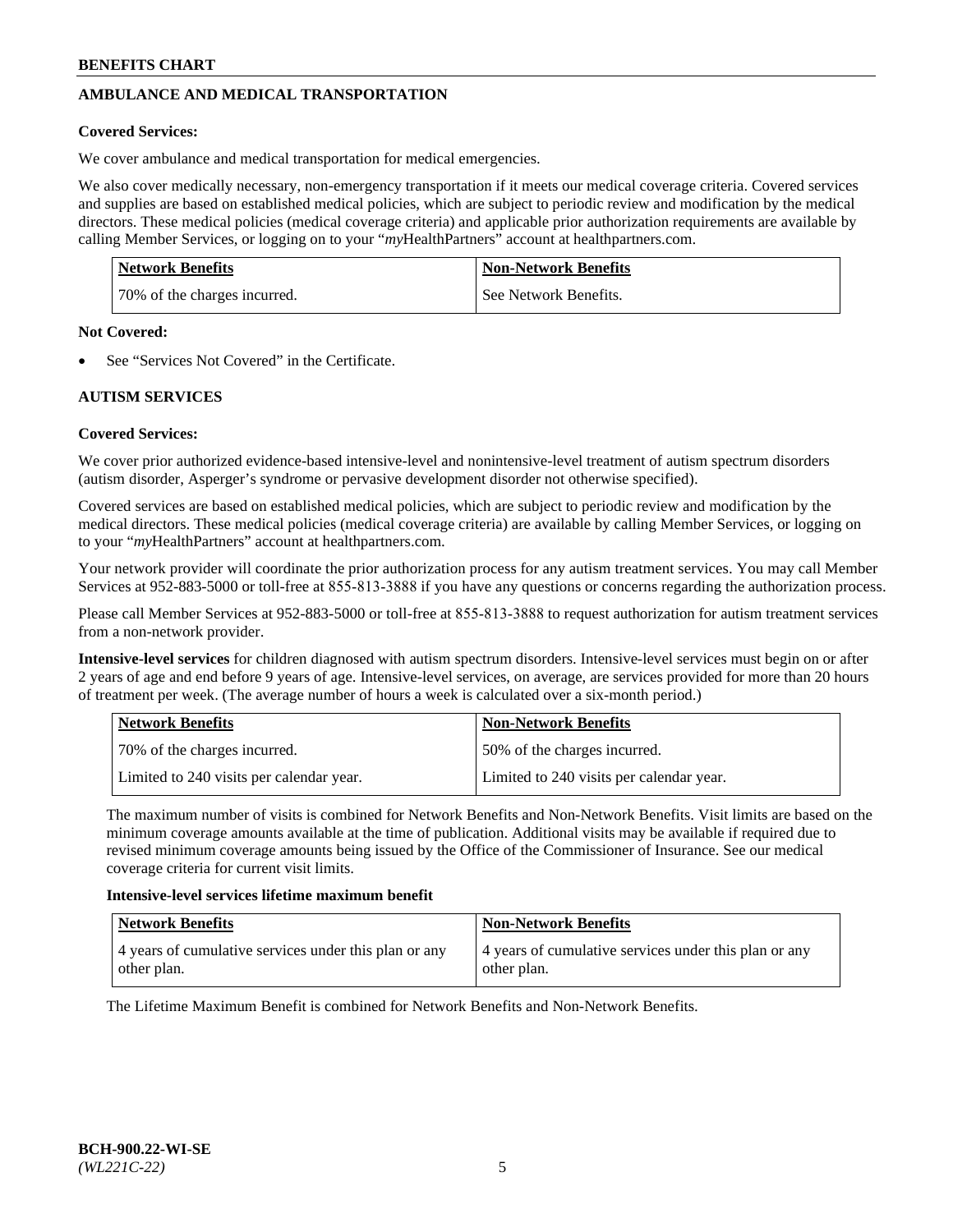**Nonintensive-level services** for Insureds diagnosed with autism spectrum disorders

| Network Benefits                         | <b>Non-Network Benefits</b>              |
|------------------------------------------|------------------------------------------|
| 70% of the charges incurred.             | 50% of the charges incurred.             |
| Limited to 120 visits per calendar year. | Limited to 120 visits per calendar year. |

The maximum number of visits is combined for Network Benefits and Non-Network Benefits. Visit limits are based on the minimum coverage amounts available at the time of publication. Additional visits may be available if required due to revised minimum coverage amounts being issued by the Office of the Commissioner of Insurance. See our medical coverage criteria for current visit limits.

## **Not Covered:**

See "Services Not Covered" in the Certificate.

# **BEHAVIORAL HEALTH SERVICES**

## **Covered Services:**

Covered services are based on established medical policies, which are subject to periodic review and modification by the medical directors. These medical policies (medical coverage criteria) are available by calling Member Services, or logging on to your "*my*HealthPartners" account at [healthpartners.com.](https://www.healthpartners.com/hp/index.html)

**Transitional treatment services:** These are services for the treatment of nervous or mental disorders and substance use disorders which are provided to an Insured in a less restrictive manner than are inpatient hospital services but in a more intensive manner than are outpatient services. Transitional treatment services are services offered by a provider, and certified by the Wisconsin Department of Health Services for each of the following (except the last bulleted item):

- Mental health services for covered adults in a day treatment program.
- Mental health services for covered children in a day hospital treatment program.
- Services for persons with chronic mental illness provided through a community support program.
- Residential treatment programs for covered persons with substance use disorder.
- Substance use disorder services in a day treatment program.
- Services for persons who are experiencing a mental health crisis or who are in a situation likely to turn into a mental health crisis if support is not provided.
- Intensive outpatient programs for the treatment of psychoactive substance use disorders provided in accordance with the patient placement criteria of the American Society of Addiction Medicine.

## **Mental health services**

We cover services for mental health diagnoses as described in the Diagnostic and Statistical Manual of Mental Disorders – Fifth Edition (DSM 5) (most recent edition).

We provide coverage for mental health treatment ordered by a Wisconsin court under a valid court order that is issued on the basis of a behavioral care evaluation performed by a licensed psychiatrist or doctoral level licensed psychologist, which includes a diagnosis and an individual treatment plan for care in the most appropriate, least restrictive environment. We must be given a copy of the court order and the behavioral care evaluation, and the service must be a covered benefit under this plan, and the service must be provided by a network provider, or other provider as required by law.

**Outpatient services:** We cover medically necessary outpatient professional mental health services for evaluation, crisis intervention, and treatment of mental health disorders.

A comprehensive diagnostic assessment will be used as the basis for a determination by a mental health professional, concerning the appropriate treatment and the extent of services required.

Outpatient services we cover for a diagnosed mental health condition include the following:

- Individual, group, family and multi-family therapy.
- Medication management provided by a physician, certified nurse practitioner, or physician's assistant.
- Psychological testing services for the purposes of determining the differential diagnoses and treatment planning for patients currently receiving behavioral health services.
- Partial hospitalization services in a licensed hospital or community mental health center.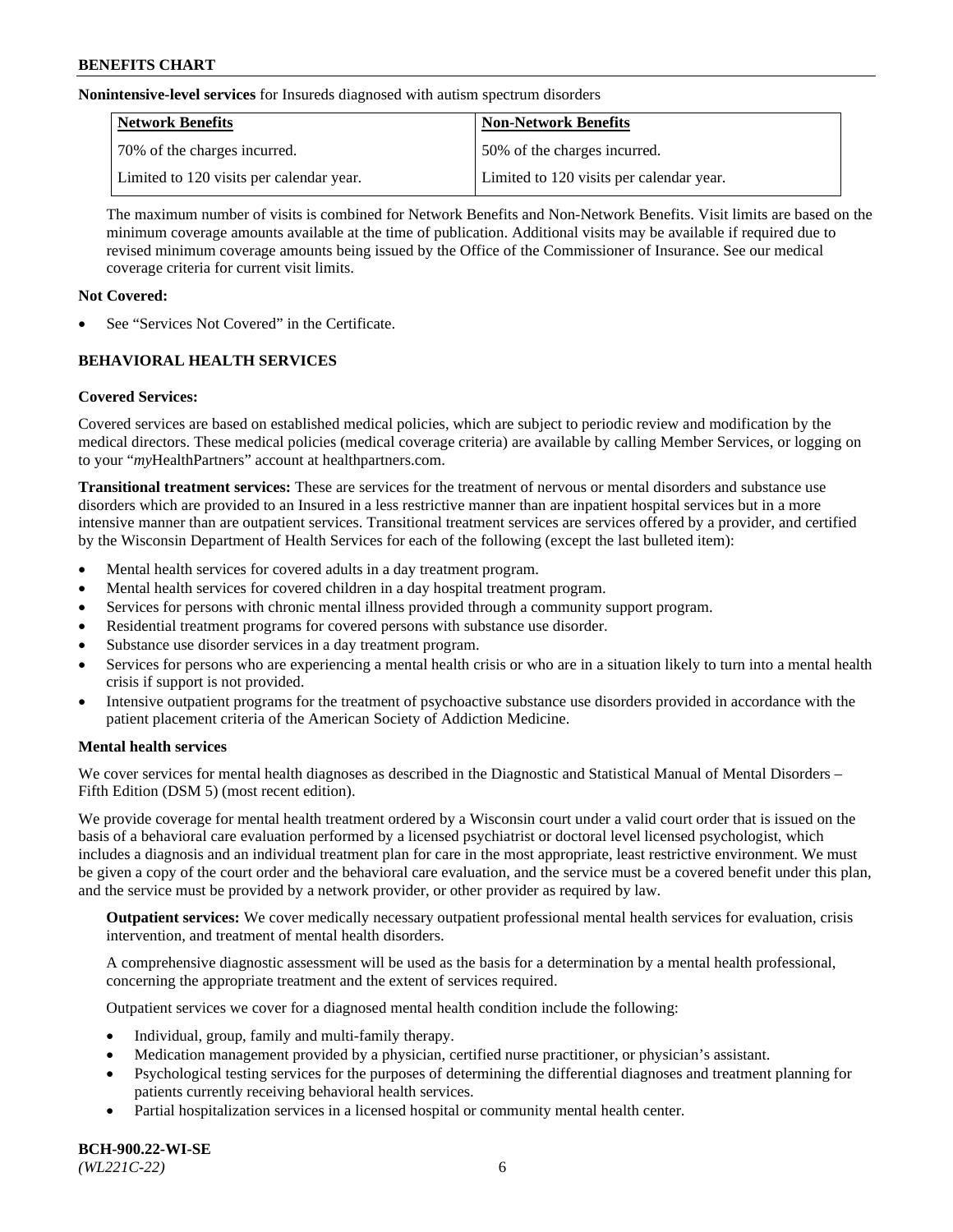- Psychotherapy and nursing services provided in the home if authorized by us.
- Treatment for gender dysphoria.

| <b>Network Benefits</b>                                                                                                                                                                                                                                                                   | <b>Non-Network Benefits</b>  |
|-------------------------------------------------------------------------------------------------------------------------------------------------------------------------------------------------------------------------------------------------------------------------------------------|------------------------------|
| 70% of the charges incurred.                                                                                                                                                                                                                                                              | 50% of the charges incurred. |
| <b>First three visits</b>                                                                                                                                                                                                                                                                 |                              |
| The first three mental health and substance use disorder<br>treatment visits, urgent care visits, office visits,<br>convenience clinic visits, telephone visits and E-visits<br>(other than Virtuwell) combined in a calendar year are<br>covered at 100%, not subject to the deductible. |                              |
| Physician services are included; however, charges for<br>day treatment services, group visits, office procedures,<br>laboratory, radiology and other ancillary services are<br>not included and will be subject to the deductible and<br>coinsurance and/or copayment.                    |                              |

## **Group therapy**

| Network Benefits             | <b>Non-Network Benefits</b>  |
|------------------------------|------------------------------|
| 70% of the charges incurred. | 50% of the charges incurred. |

#### **Inpatient services, including mental health residential treatment services:** We cover the following:

- Medically necessary inpatient services in a hospital and professional services for treatment of mental health disorders. Medical stabilization is covered under inpatient hospital services in the "Hospital and Skilled Nursing Facility Services" section.
- Medically necessary mental health residential treatment services. This care must be authorized by us and provided by a hospital or residential behavioral health treatment facility licensed by the local state or Department of Health and Human Services. Services not covered under this benefit include halfway houses, group homes, extended care facilities, shelter services, correctional services, detention services, transitional services, group residential services, foster care services and wilderness programs.

| Network Benefits             | <b>Non-Network Benefits</b>  |
|------------------------------|------------------------------|
| 70% of the charges incurred. | 50% of the charges incurred. |

**Transitional treatment services:** We cover transitional treatment services described above for treatment of mental and nervous disorders.

| Network Benefits             | <b>Non-Network Benefits</b>  |
|------------------------------|------------------------------|
| 70% of the charges incurred. | 50% of the charges incurred. |

#### **Substance use disorder treatment services**

We cover medically necessary services for assessments by a licensed alcohol and drug counselor and treatment of substance use disorders as defined in the latest edition of the DSM 5.

**Outpatient services:** We cover medically necessary outpatient professional services for diagnosis and treatment of substance use disorders. Substance use disorder treatment services must be provided by a program licensed by the local Department of Health Services.Outpatient services we cover for a diagnosed substance use disorder include the following: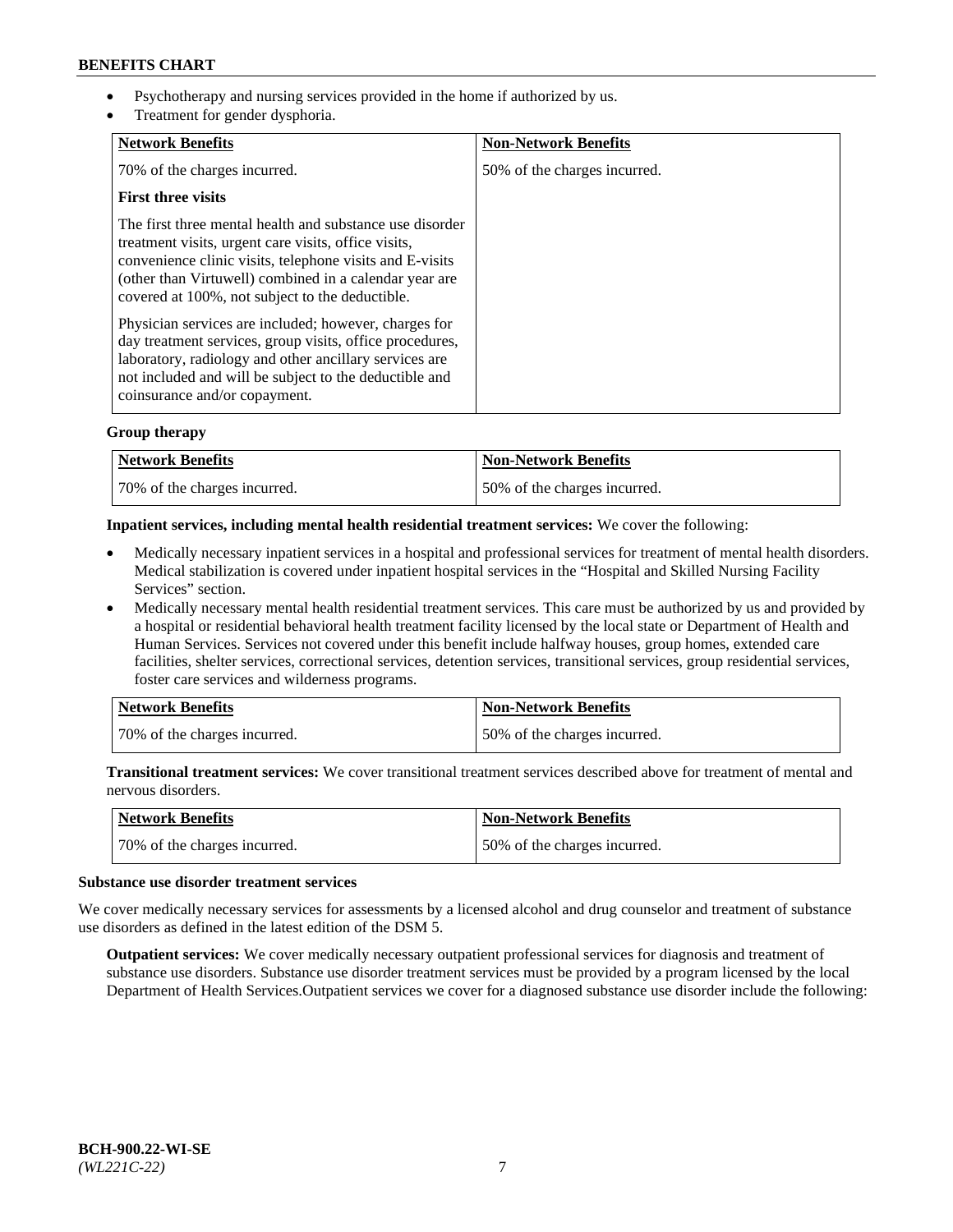- Individual, group, family, and multi-family therapy provided in an office setting.
- Opiate replacement therapy including methadone and buprenorphine treatment.

| <b>Network Benefits</b>                                                                                                                                                                                                                                                                   | <b>Non-Network Benefits</b>  |
|-------------------------------------------------------------------------------------------------------------------------------------------------------------------------------------------------------------------------------------------------------------------------------------------|------------------------------|
| 70% of the charges incurred.                                                                                                                                                                                                                                                              | 50% of the charges incurred. |
| <b>First three visits</b>                                                                                                                                                                                                                                                                 |                              |
| The first three mental health and substance use disorder<br>treatment visits, urgent care visits, office visits,<br>convenience clinic visits, telephone visits and E-visits<br>(other than Virtuwell) combined in a calendar year are<br>covered at 100%, not subject to the deductible. |                              |
| Physician services are included; however, charges for<br>day treatment services, group visits, office procedures,<br>laboratory, radiology and other ancillary services are<br>not included and will be subject to the deductible and<br>coinsurance and/or copayment.                    |                              |

**Inpatient services:** We cover the following:

- Medically necessary inpatient services in a hospital or a licensed residential primary treatment center.
- Services provided in a hospital that is licensed by the local state and accredited by Medicare.
- Detoxification services in a hospital or community detoxification facility if it is licensed by the local Department of Health Services.

| <b>Network Benefits</b>      | <b>Non-Network Benefits</b>  |
|------------------------------|------------------------------|
| 70% of the charges incurred. | 50% of the charges incurred. |

**Transitional treatment services:** We cover transitional treatment services described above for treatment of substance use disorders.

| Network Benefits             | <b>Non-Network Benefits</b>  |
|------------------------------|------------------------------|
| 70% of the charges incurred. | 50% of the charges incurred. |

**Out-of-area services for Wisconsin students:** If a dependent child is a student in a school located in Wisconsin, but outside of our service area, we cover mental health and substance use disorder services as required under Wisconsin Statute 609.655.

- The student may have a clinical assessment from a local, non-network mental health or substance use disorder treatment provider at the network benefit level when prior authorized by us.
- If outpatient services are recommended in the clinical assessment, five outpatient visits from a non-network provider will be covered at the network benefit level.
- Our Medical Director will determine the need for continuing treatment by the non-network provider; additional visits may be approved.
- Coverage for the outpatient services will not be provided if the recommended treatment would keep the student from attending school on a regular basis or if the student is no longer attending the school full-time.

This benefit is subject to the limitations shown in this "Behavioral Health Services" section.

| Network Benefits             | <b>Non-Network Benefits</b> |
|------------------------------|-----------------------------|
| 70% of the charges incurred. | Not applicable.             |

A dependent child enrolled in a school outside of the state of Wisconsin is not eligible for this benefit.

# **Not Covered:**

See "Services Not Covered" in the Certificate.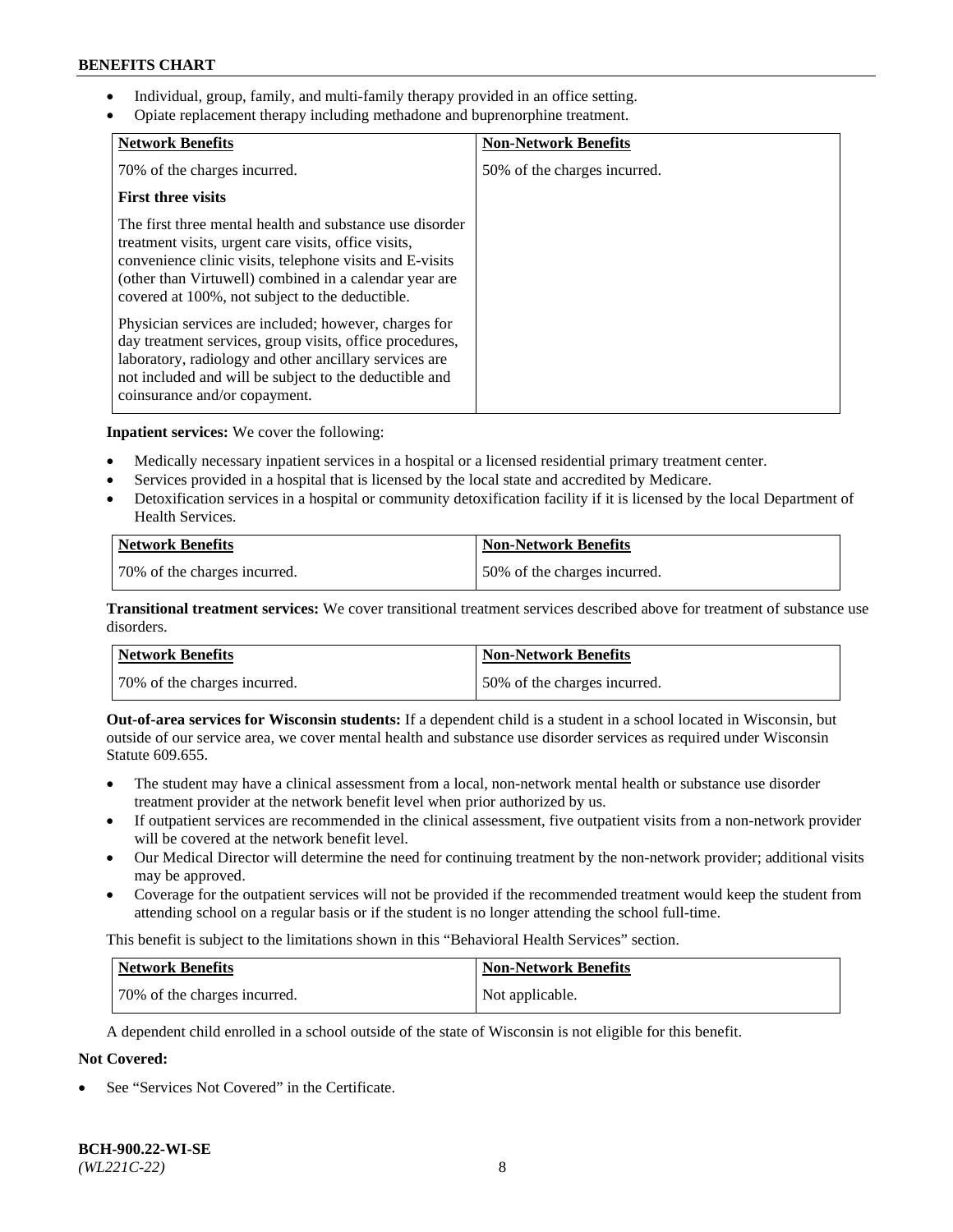# **CHIROPRACTIC SERVICES**

#### **Covered Services:**

We cover chiropractic services for rehabilitative care. Chiropractic services are adjustments to any abnormal articulations of the human body, especially those of the spinal column, for the purpose of giving freedom of action to impinged nerves that may cause pain or deranged function.

Massage therapy which is performed in conjunction with other treatment/modalities by a chiropractor, is part of a prescribed treatment plan and is not billed separately is covered.

| <b>Network Benefits</b>      | Non-Network Benefits         |
|------------------------------|------------------------------|
| 70% of the charges incurred. | 50% of the charges incurred. |

#### **Not Covered:**

- Massage therapy for the purpose of comfort or convenience of the Insured.
- See "Services Not Covered" in the Certificate.

# **CLINICAL TRIALS**

## **Covered Services:**

We cover certain routine services if you participate in a Phase I, Phase II, Phase III or Phase IV approved clinical trial that is conducted in relation to the prevention, detection, or treatment of cancer or other life-threatening disease or condition as defined in the Affordable Care Act. Approved clinical trials include (1) federally funded trials when the study or investigation is approved or funded by any of the federal agencies defined in the Public Health Services Act, section 2709 (d) (1) (A); (2) the study or investigation is conducted under an investigational new drug application reviewed by the Food and Drug Administration; and (3) the study or investigation is a drug trial that is exempt from having such an investigational new drug application. We cover routine patient costs for services that would be eligible under the Certificate and this Benefits Chart if the service were provided outside of a clinical trial.

| <b>Network Benefits</b>                                 | <b>Non-Network Benefits</b>                           |
|---------------------------------------------------------|-------------------------------------------------------|
| Coverage level is same as corresponding Network         | Coverage level is same as corresponding               |
| Benefits, depending on type of service provided such as | Non-Network Benefits, depending on type of service    |
| Office Visits for Illness or Injury, Inpatient or       | provided such as Office Visits for Illness or Injury, |
| <b>Outpatient Hospital Services.</b>                    | Inpatient or Outpatient Hospital Services.            |

## **Not Covered:**

- The investigative or experimental item, device or service itself.
- Items or services that are provided solely to satisfy data collection and analysis needs and that are not used in the direct clinical management of the patient.
- A service that is clearly inconsistent with widely accepted and established standards of care for a particular diagnosis.
- See "Services Not Covered" in the Certificate.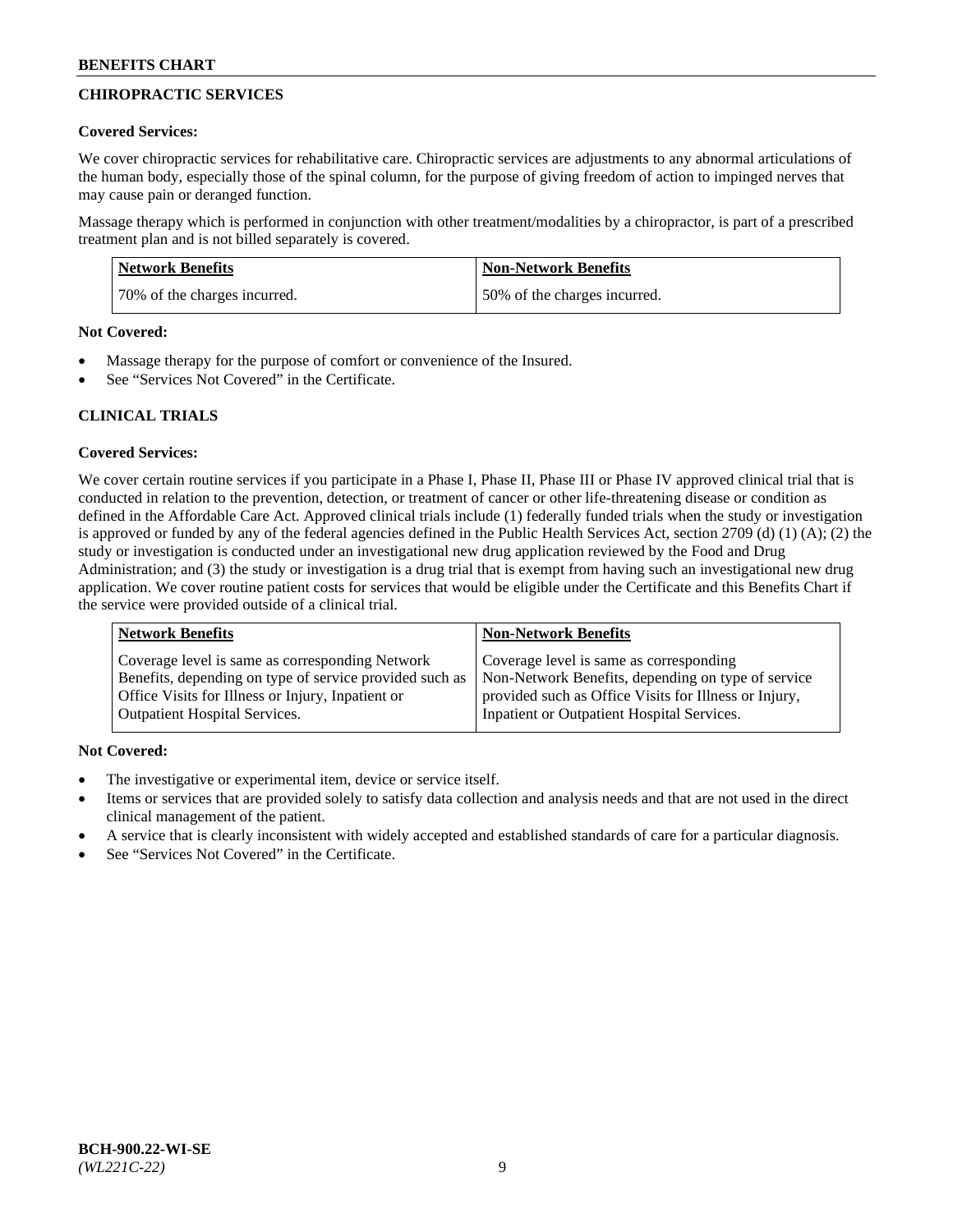# **DENTAL SERVICES**

## **Covered Services:**

We cover services as described below.

**Accidental dental services:** We cover dentally necessary services to treat and restore damage done to sound, natural, unrestored teeth as a result of an accidental injury. Coverage is for damage caused by external trauma to face and mouth only, not for cracked or broken teeth, which result from biting or chewing. We cover restorations, root canals, crowns and replacement of teeth lost that are directly related to the accident in which the Insured was involved. We cover initial exam, x-rays and palliative treatment including extractions, and other oral surgical procedures directly related to the accident. Subsequent treatment must be initiated within the specified time-frame and must be directly related to the accident. We do not cover restoration and replacement of teeth that are not "sound and natural" at the time of the accident.

Full mouth rehabilitations to correct occlusion (bite) and malocclusion (misaligned teeth not due to the accident) are not covered.

When an implant-supported dental prosthetic treatment is pursued, the accidental dental benefit will be applied to the prosthetic procedure. Benefits are limited to the amount that would be paid toward the placement of a removable dental prosthetic appliance that could be used in the absence of implant treatment. Care must be provided or pre-authorized by a HealthPartners dentist.

| <b>Network Benefits</b>       | <b>Non-Network Benefits</b>  |
|-------------------------------|------------------------------|
| 170% of the charges incurred. | 50% of the charges incurred. |

For all accidental dental services, treatment and/or restoration must be initiated within six months of the date of the injury. Coverage is limited to the initial course of treatment and/or initial restoration. Services must be provided within 24 months of the date of injury to be covered.

#### **Medical referral dental services**

**Medically necessary outpatient dental services:** We cover medically necessary outpatient dental services. Coverage is limited to dental services required for treatment of an underlying medical condition, e.g., removal of teeth to complete radiation treatment for cancer of the jaw, cysts and lesions.

| Network Benefits             | <b>Non-Network Benefits</b>  |
|------------------------------|------------------------------|
| 70% of the charges incurred. | 50% of the charges incurred. |

**Medically necessary hospitalization and anesthesia for dental care:** We cover medically necessary hospitalization for dental care. This is limited to charges incurred by an Insured who: (1) is a child under age  $5$ ; (2) is severely disabled; (3) has a medical condition, and requires hospitalization or general anesthesia for dental care treatment; or (4) is a child between ages 5 and 12 and care in dental offices has been attempted unsuccessfully and usual methods of behavior modification have not been successful, or when extensive amounts of restorative care, exceeding four appointments, are required. Coverage is limited to facility and anesthesia charges. Oral surgeon/dentist professional fees are not covered. The following are examples, though not all-inclusive, of medical conditions which may require hospitalization for dental services: severe asthma, severe airway obstruction or hemophilia. Hospitalization required due to the behavior of the Insured or due to the extent of the dental procedure is not covered.

| Network Benefits             | <b>Non-Network Benefits</b>  |
|------------------------------|------------------------------|
| 70% of the charges incurred. | 50% of the charges incurred. |

**Medical complications of dental care:** We cover medical complications of dental care. Treatment must be medically necessary care and related to medical complications of non-covered dental care, including complications of the head, neck, or substructures.

| Network Benefits             | <b>Non-Network Benefits</b>  |
|------------------------------|------------------------------|
| 70% of the charges incurred. | 50% of the charges incurred. |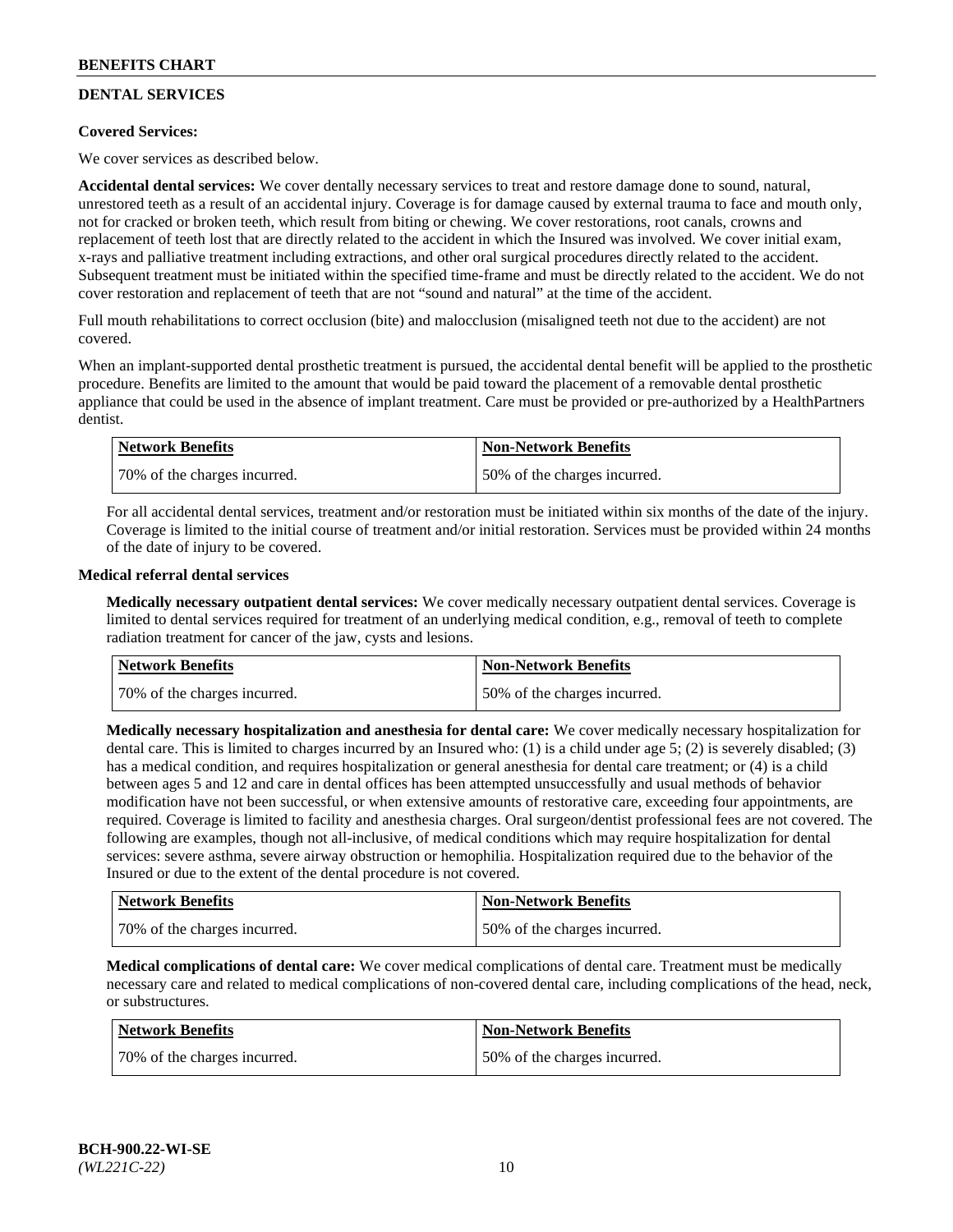**Oral surgery:** We cover oral surgery. Coverage is limited to treatment of medical conditions requiring oral surgery, such as treatment of oral neoplasm, non-dental cysts, fracture of the jaws, trauma of the mouth and jaws, and any other oral surgery procedures provided as medically necessary dental services.

| <b>Network Benefits</b>      | <b>Non-Network Benefits</b>  |
|------------------------------|------------------------------|
| 70% of the charges incurred. | 50% of the charges incurred. |

**Treatment of cleft lip and cleft palate:** We cover treatment of cleft lip and cleft palate of a dependent child, including orthodontic treatment and oral surgery directly related to the cleft. Dental services which are not required for the treatment of cleft lip or cleft palate are not covered. If a dependent child covered under the Certificate and Benefits Chart is also covered under a dental plan which includes orthodontic services, that dental plan shall be considered primary for the necessary orthodontic services. Oral appliances are subject to the same copayment, conditions and limitations as durable medical equipment.

| <b>Network Benefits</b>                               | <b>Non-Network Benefits</b>                            |
|-------------------------------------------------------|--------------------------------------------------------|
| Coverage level is same as corresponding Network       | Coverage level is same as corresponding                |
| Benefits, depending on type of service provided, such | Non-Network Benefits, depending on type of service     |
| as Office Visits for Illness or Injury, Inpatient or  | provided, such as Office Visits for Illness or Injury, |
| <b>Outpatient Hospital Services.</b>                  | Inpatient or Outpatient Hospital Services.             |

**Treatment of temporomandibular disorder (TMD) and craniomandibular disorder (CMD):** We cover diagnostic procedures, surgical treatment and non-surgical treatment (including intraoral splint therapy devices) for temporomandibular disorder (TMD) and craniomandibular disorder (CMD), which is medically necessary care. Dental services which are not required to directly treat TMD or CMD are not covered.

| <b>Network Benefits</b>      | <b>Non-Network Benefits</b>  |
|------------------------------|------------------------------|
| 70% of the charges incurred. | 50% of the charges incurred. |

#### **Not Covered:**

- Dental treatment, procedures or services not listed in this Benefits Chart.
- Accident-related dental services if treatment is: (1) provided to teeth which are not sound and natural; (2) to teeth which have been restored; (3) initiated beyond six months from the date of the injury; (4) received beyond the initial treatment or restoration; or (5) received beyond 24 months from the date of injury.
- Oral surgery to remove wisdom teeth.
- Orthognathic treatment or procedures and all related services.
- See "Services Not Covered" in the Certificate.

# **DIABETES AND HYPERTENSION DISEASE MANAGEMENT PROGRAM**

## **Covered Services:**

If you meet criteria for coverage, you may qualify for the Diabetes and/or Hypertension Disease Management Program.

The program covers group health coaching which focuses on weight loss, exercise, behavior modification and health education through Omada Health.

| <b>Network Benefits</b>                                     | <b>Non-Network Benefits</b> |
|-------------------------------------------------------------|-----------------------------|
| 100% of the charges incurred.<br>Deductible does not apply. | Not applicable.             |

## **Not Covered:**

See "Services Not Covered" in the Certificate.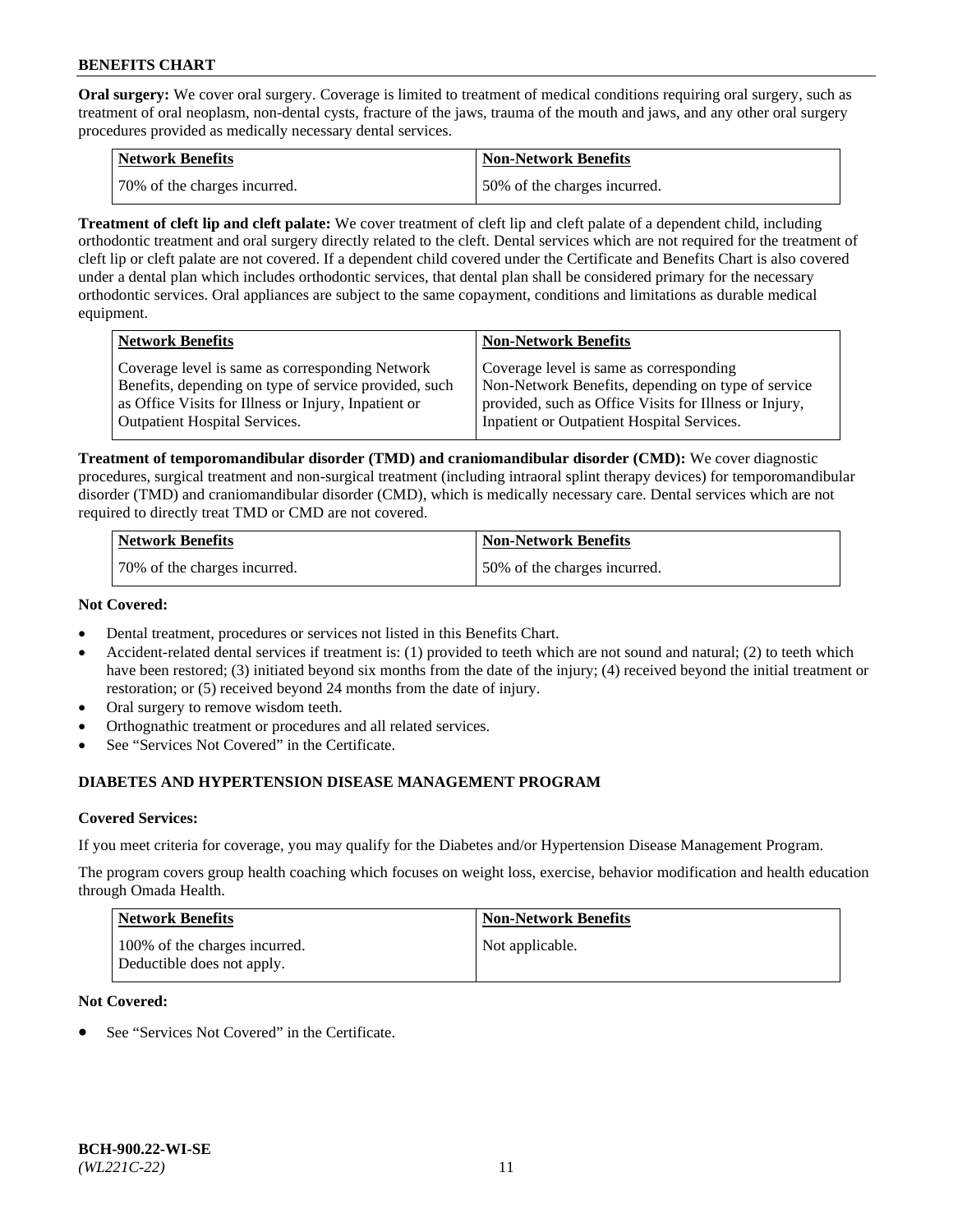# **DIABETIC EQUIPMENT AND SUPPLIES**

#### **Covered Services:**

We cover physician prescribed medically appropriate and necessary drugs and supplies used in the management and treatment of diabetes for Insureds with gestational, Type I or Type II diabetes including durable diabetic equipment and disposable supplies, as described below.

Certain items are only covered if your condition meets our coverage criteria and obtained through an authorized vendor. For more information on what we cover and any prior authorization requirements, call Member Services or log on to your "*my*HealthPartners" account at [healthpartners.com.](http://www.healthpartners.com/)

Insulin and medications for diabetes are covered as outpatient drugs under the "Prescription Drug Services" section.

**Pumps and pump supplies.** These include diabetic insulin pumps, diabetic infusion pumps and infusion pump supplies such as infusion sets, tubing, connectors and syringe reservoirs.

| <b>Network Benefits</b>                                                                     | <b>Non-Network Benefits</b>  |
|---------------------------------------------------------------------------------------------|------------------------------|
| Pumps received at a pharmacy:<br>70% of the charges incurred.<br>Deductible does not apply. | 50% of the charges incurred. |
| Pumps received from a non-pharmacy<br>approved vendor:<br>70% of the charges incurred.      |                              |

#### **All other durable equipment and diabetic supplies**

Durable Diabetic Equipment and Supplies. These include continuous glucose monitoring system (CGMS), transmitter, sensors and receivers, diabetic blood glucose monitors and control/calibrating solutions (for checking accuracy or testing equipment and test strips).

Disposable Diabetic Supplies. These are one-time use supplies, including syringes, lancets, lancet devices, blood and urine ketone test strips, and needles.

Certain diabetic supplies and equipment must be purchased at a pharmacy.

| <b>Network Benefits</b>                                                                                              | <b>Non-Network Benefits</b>  |
|----------------------------------------------------------------------------------------------------------------------|------------------------------|
| If received through a pharmacy:<br>70% of the charges incurred.<br>Deductible does not apply.                        | 50% of the charges incurred. |
| If received through a non-pharmacy provider:<br>70% of the charges incurred if purchased from an<br>approved vendor. |                              |

#### **Limitations:**

- No more than a 93-day supply of diabetic supplies are covered and dispensed at a time.
- We require that certain diabetic supplies and equipment be purchased at a pharmacy.
- Diabetic supplies and equipment are limited to certain models and brands.
- Durable medical equipment and supplies must be obtained from or repaired by approved vendors.
- Covered services and supplies are based on established medical policies which are subject to periodic review and modification by the medical directors. Our coverage policy for diabetic supplies includes information on our required models and brands. These medical policies (medical coverage criteria) are available by calling Member Services, or logging on to your "myHealthPartners" account at [healthpartners.com.](http://www.healthpartners.com/)

#### **Not Covered:**

- Replacement or repair of any covered items, if the items are (i) damaged or destroyed by misuse, abuse or carelessness, (ii) lost; or (iii) stolen.
- Duplicate or similar items.
- Labor and related charges for repair of any covered items which are more than the cost of replacement by an approved vendor.

**BCH-900.22-WI-SE**  *(WL221C-22)* 12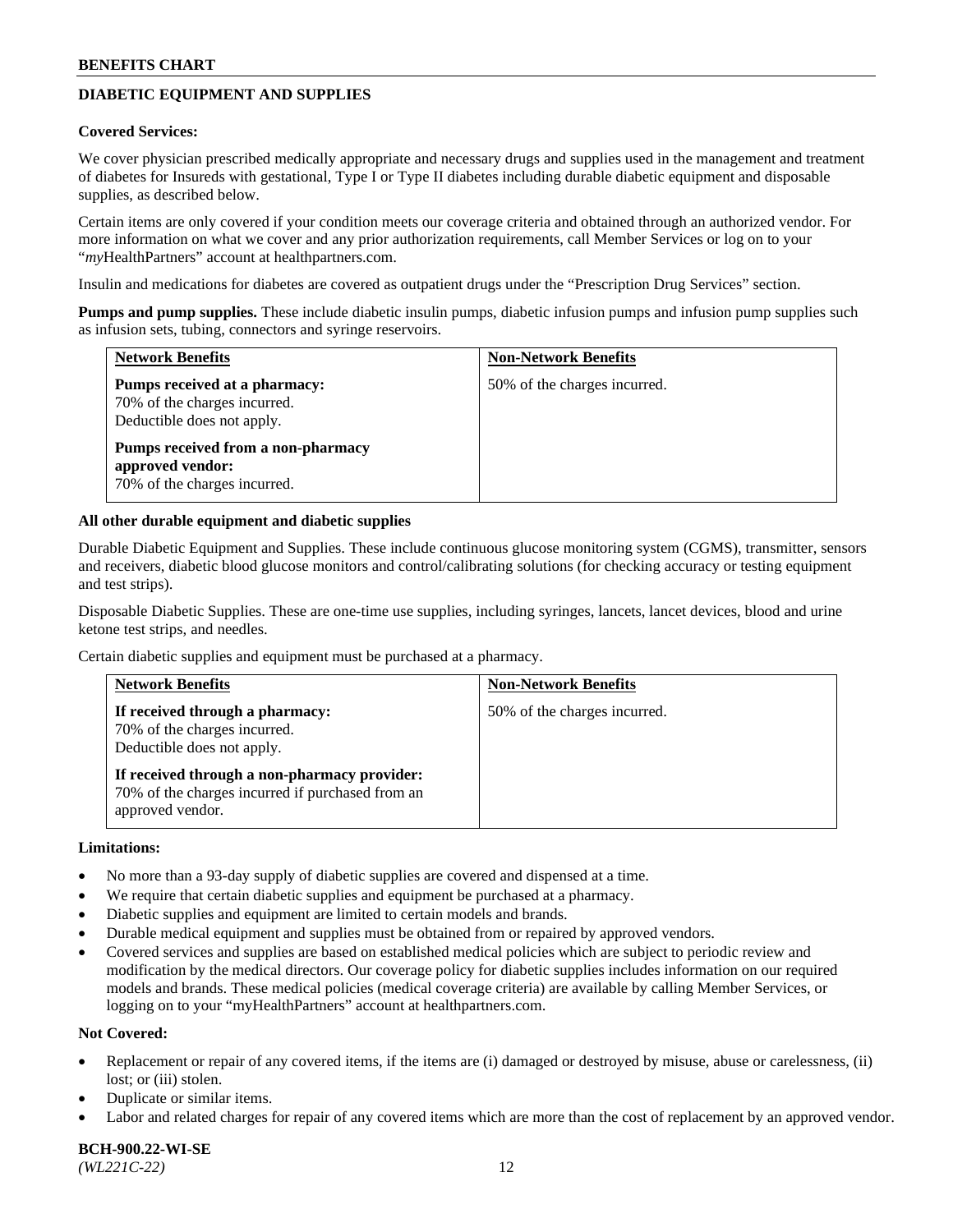- Batteries for monitors and equipment.
- Sales tax, mailing, delivery charges, service call charges.
- See "Services Not Covered" in the Certificate.

# **DIAGNOSTIC IMAGING SERVICES**

#### **Covered Services:**

We cover diagnostic imaging, when ordered by a provider and provided in a clinic or outpatient hospital facility.

For Network Benefits, non-emergent, scheduled outpatient Magnetic Resonance Imaging (MRI) and Computed Tomography (CT) must be provided at a designated facility. Your physician or facility will obtain or verify prior authorization for these services, as needed.

We cover services provided in a clinic or outpatient hospital facility. To see the benefit level for inpatient hospital or skilled nursing facility services, see benefits under "Inpatient Hospital and Skilled Nursing Facility Services".

#### **Outpatient magnetic resonance imaging (MRI) and computed tomography (CT)**

| <b>Network Benefits</b>      | <b>Non-Network Benefits</b>   |
|------------------------------|-------------------------------|
| 70% of the charges incurred. | 150% of the charges incurred. |

#### **All other outpatient diagnostic imaging services**

#### **Services for illness or injury**

| Network Benefits             | <b>Non-Network Benefits</b>  |
|------------------------------|------------------------------|
| 70% of the charges incurred. | 50% of the charges incurred. |

#### **Preventive services (MRI/CT procedures are not considered preventive)**

Diagnostic imaging services associated with preventive services are covered at the benefit level shown in the "Preventive Services" section of this Benefits Chart.

#### **Not Covered:**

See "Services Not Covered" in the Certificate.

# **DURABLE MEDICAL EQUIPMENT, PROSTHETICS, ORTHOTICS AND SUPPLIES**

#### **Covered Services:**

We cover equipment and services, as described below.

We cover durable medical equipment and services, prosthetics, orthotics and supplies, subject to the limitations below, including certain disposable supplies and enteral feedings.

We cover external hearing aids, cochlear implants, and related treatment prescribed by a physician or by a licensed audiologist for Insureds under 18 years of age who have hearing loss.

We also cover basic hearing aids for Insureds age 18 or older for the correction of a hearing impairment.

Osseointegrated or bone-anchored hearing aids are only covered for Insureds who have hearing loss that is not correctable by any other procedure.

Hearing aids are limited to one basic, standard hearing aid for each ear every three years.

A basic hearing aid is defined as a hearing device that consists of a microphone, amplifier, volume control, battery and receiver, which is up to date using the latest technology. It does not include upgrades above and beyond the functionality of a basic hearing aid, including, but not limited to, hearing improvements for group settings, background noise, Bluetooth/remote control functionality, or extended warranties. Charges for upgrades above the cost of a basic, standard hearing aid are not covered.

Diabetic equipment and supplies are covered under the "Diabetic Equipment and Supplies" section.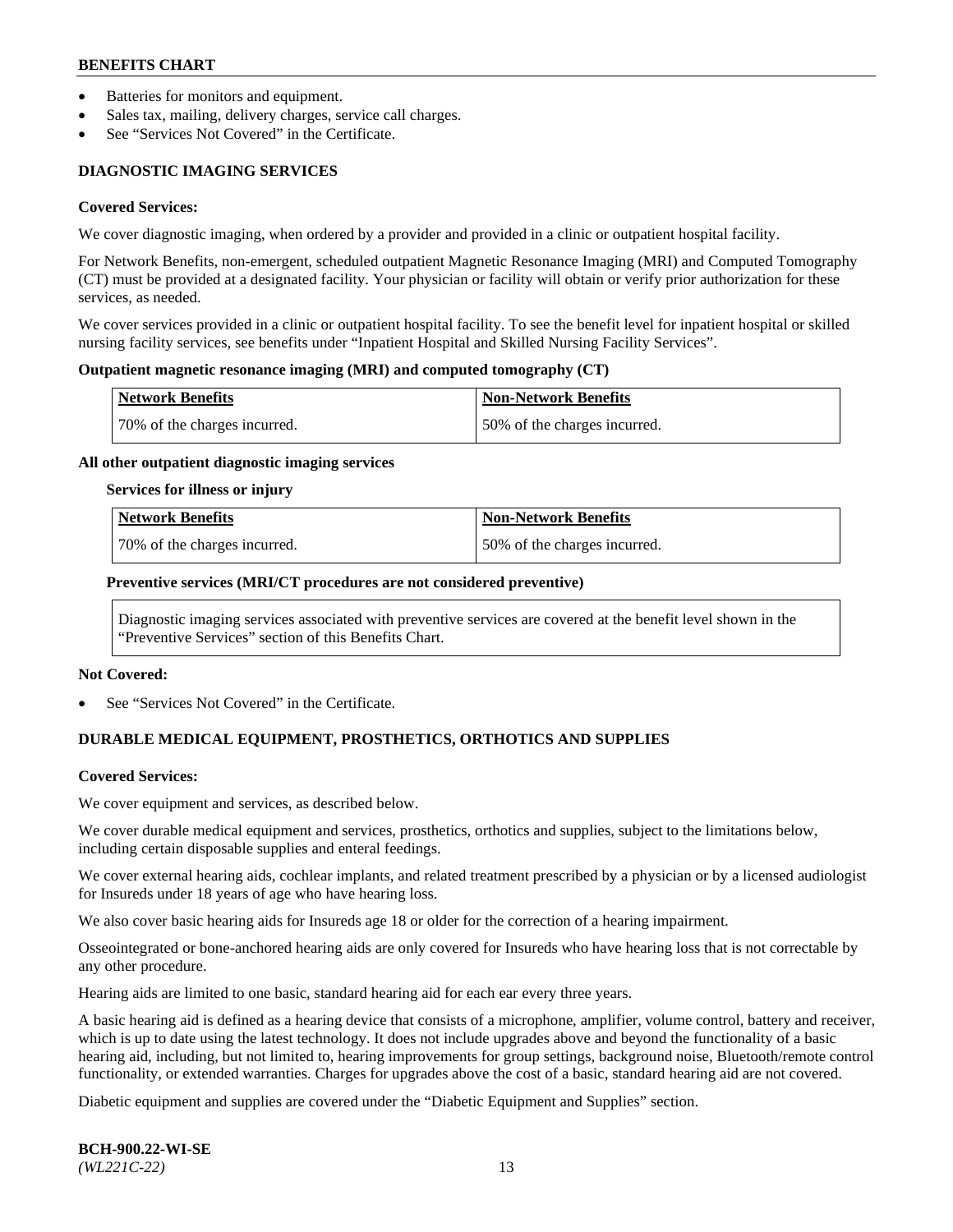#### **Special dietary treatment for phenylketonuria (PKU) if it meets our medical coverage criteria**

| Network Benefits                                           | <b>Non-Network Benefits</b>  |
|------------------------------------------------------------|------------------------------|
| 70% of the charges incurred.<br>Deductible does not apply. | 50% of the charges incurred. |

## **Oral amino acid based elemental formula if it meets our medical coverage criteria**

| Network Benefits             | <b>Non-Network Benefits</b>  |
|------------------------------|------------------------------|
| 70% of the charges incurred. | 50% of the charges incurred. |

#### **All other durable medical equipment, prosthetics, orthotics and supplies**

| <b>Network Benefits</b>      | <b>Non-Network Benefits</b>  |
|------------------------------|------------------------------|
| 70% of the charges incurred. | 50% of the charges incurred. |

#### **Limitations:**

Coverage of durable medical equipment is limited by the following:

- Payment will not exceed the cost of an alternate piece of equipment or service that is effective and medically necessary.
- For prosthetic benefits, other than oral appliances for cleft lip and cleft palate, payment will not exceed the cost of an alternate piece of equipment or service that is effective, medically necessary and enables Insureds to conduct standard activities of daily living.
- We reserve the right to determine if an item will be approved for rental vs. purchase.
- Durable medical equipment and supplies must be obtained from or repaired by approved vendors.
- Covered services and supplies are based on established medical policies which are subject to periodic review and modification by the medical or dental directors. Our medical policy for diabetic supplies includes information on our required models and brands. These medical policies (medical coverage criteria) are available by calling Member Services, or logging on to your "*my*HealthPartners" account a[t healthpartners.com.](http://www.healthpartners.com/)

## **Not Covered:**

Items which are not eligible for coverage include, but are not limited to:

- Replacement or repair of any covered items, if the items are (i) damaged or destroyed by misuse, abuse or carelessness, (ii) lost; or (iii) stolen.
- Duplicate or similar items.
- Labor and related charges for repair of any covered items which are more than the cost of replacement by an approved vendor.
- Sales tax, mailing, delivery charges, service call charges.
- Items which are primarily educational in nature or for hygiene, vocation, comfort, convenience or recreation.
- Communication aids or devices: equipment to create, replace or augment communication abilities including, but not limited to, speech processors, receivers, communication boards, or computer or electronic assisted communication.
- Implantable and osseointegrated or bone-anchored hearing aids and their fitting, except as specifically described in this Benefits Chart. This exclusion does not apply to cochlear implants.
- Eyeglasses, contact lenses and their fitting, measurement and adjustment, except as specifically described in this Benefits Chart.
- Hair prostheses (wigs).
- Household equipment which primarily has customary uses other than medical, such as, but not limited to, exercise cycles, air purifiers, central or unit air conditioners, water purifiers, non-allergenic pillows, mattresses or waterbeds.
- Household fixtures including, but not limited to, escalators or elevators, ramps, swimming pools and saunas.
- Modifications to the structure of the home including, but not limited to, wiring, plumbing or charges for installation of equipment.
- Vehicle, car or van modifications including, but not limited to, hand brakes, hydraulic lifts and car carrier.
- Rental equipment while owned equipment is being repaired by non-contracted vendors, beyond one month rental of medically necessary equipment.
- Other equipment and supplies, including but not limited to assistive devices, that we determine are not eligible for coverage.
- See "Services Not Covered" in the Certificate.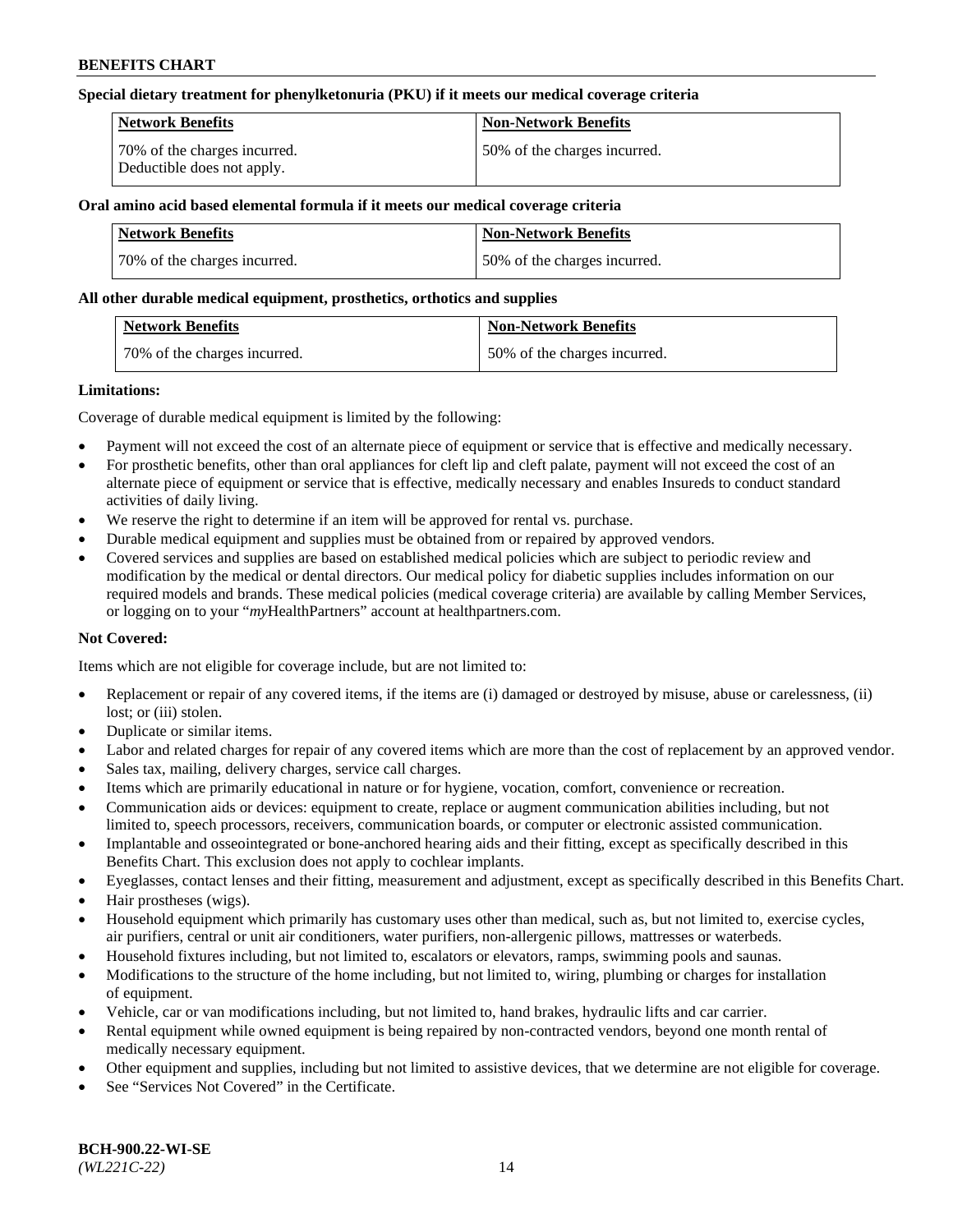# **EMERGENCY AND URGENTLY NEEDED CARE SERVICES**

# **Covered Services:**

We cover services for emergency care and urgently needed care if the services are otherwise eligible for coverage under the Certificate.

**Urgently needed care.** These are services to treat an unforeseen illness or injury that:

- are required in order to prevent a serious deterioration in your health; and
- cannot be delayed until the next available clinic or office hours.

| <b>Network Benefits</b>                                                                                                                                                                                                                                                                   | <b>Non-Network Benefits</b> |
|-------------------------------------------------------------------------------------------------------------------------------------------------------------------------------------------------------------------------------------------------------------------------------------------|-----------------------------|
| 70% of the charges incurred.                                                                                                                                                                                                                                                              | See Network Benefits.       |
| <b>First three visits</b>                                                                                                                                                                                                                                                                 |                             |
| The first three mental health and substance use disorder<br>treatment visits, urgent care visits, office visits,<br>convenience clinic visits, telephone visits and E-visits<br>(other than Virtuwell) combined in a calendar year are<br>covered at 100%, not subject to the deductible. |                             |
| Physician services are included; however, charges for<br>day treatment services, group visits, office procedures,<br>laboratory, radiology and other ancillary services are<br>not included and will be subject to the deductible and<br>coinsurance and/or copayment.                    |                             |

**Emergency care.** These are services to treat:

- the sudden, unexpected onset of illness or injury which, if left untreated or unattended until the next available clinic or office hours, would result in hospitalization; or
- a condition requiring professional health services immediately necessary to preserve life or stabilize health.

Emergency care includes emergency services as defined in Division BB, Title I, Section 102 of the Consolidated Appropriations Act of 2021.

When reviewing claims for coverage of emergency services, our medical director will take into consideration a reasonable layperson's belief that the circumstances required immediate medical care that could not wait until the next working day or next available clinic appointment.

#### **Emergency care in a hospital emergency room, including professional services of a physician**

| <b>Network Benefits</b>      | <b>Non-Network Benefits</b> |
|------------------------------|-----------------------------|
| 70% of the charges incurred. | See Network Benefits.       |

#### **Inpatient emergency care in a hospital**

| <b>Network Benefits</b>      | Non-Network Benefits  |
|------------------------------|-----------------------|
| 70% of the charges incurred. | See Network Benefits. |

## **Not Covered:**

See "Services Not Covered" in the Certificate.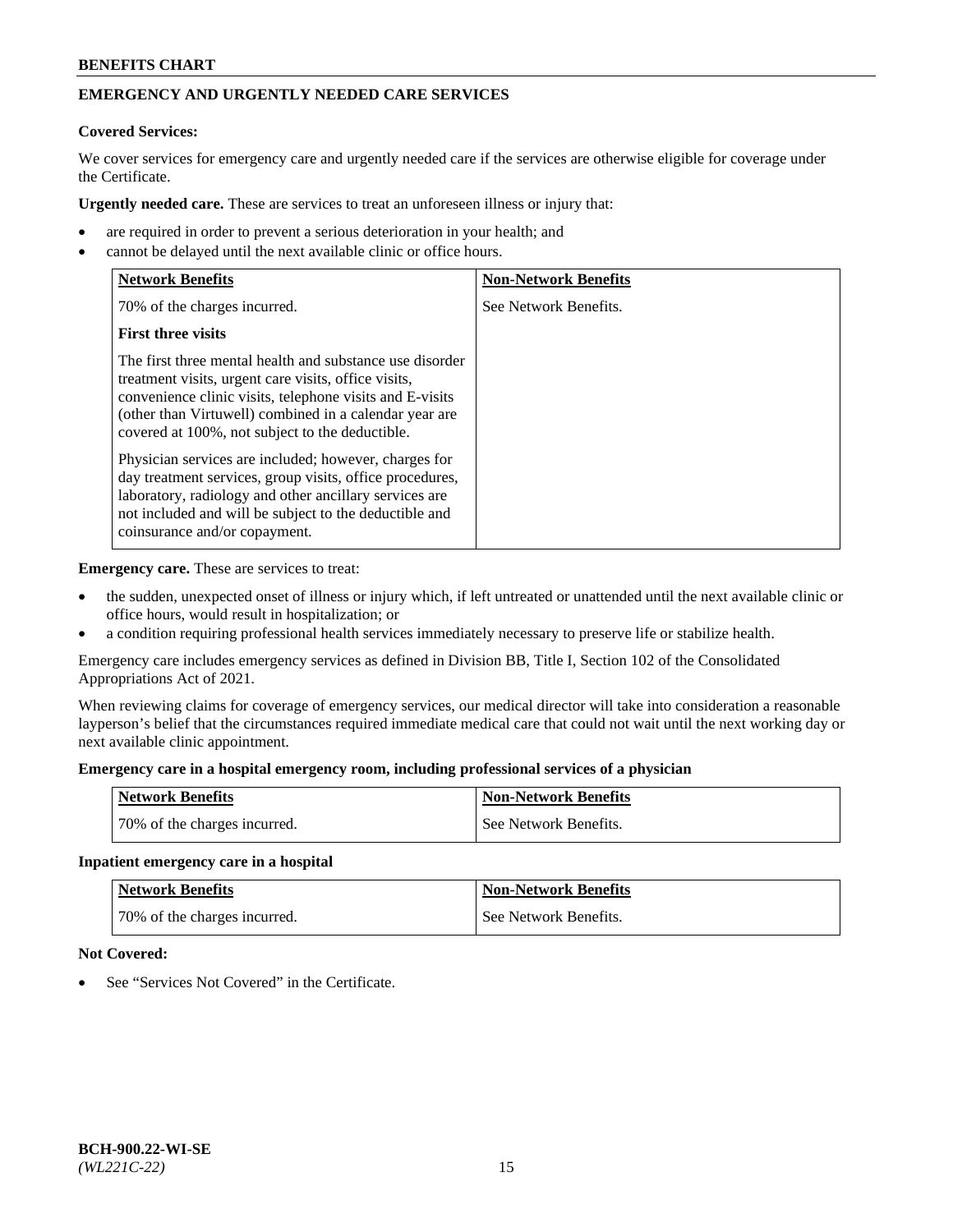# **GENE THERAPY**

## **Covered Services:**

We cover gene therapy treatment if it meets our medical coverage criteria.

| <b>Network Benefits</b>                                                                                                                                                                                 | <b>Non-Network Benefits</b> |
|---------------------------------------------------------------------------------------------------------------------------------------------------------------------------------------------------------|-----------------------------|
| Coverage level is same as corresponding Network<br>Benefits, depending on type of service provided such as<br>Office Visits for Illness or Injury, Inpatient or<br><b>Outpatient Hospital Services.</b> | No coverage.                |

## **Limitations:**

- Gene therapy must be provided by a designated provider.
- Specific types of gene therapy are limited to therapies and conditions specified in our medical coverage criteria.

# **Not Covered:**

See "Services Not Covered" in the Certificate.

# **HEALTH EDUCATION**

## **Covered Services:**

We cover education for preventive services and education for the management of chronic health problems (such as diabetes).

| <b>Network Benefits</b>                                     | <b>Non-Network Benefits</b>  |
|-------------------------------------------------------------|------------------------------|
| 100% of the charges incurred.<br>Deductible does not apply. | 50% of the charges incurred. |

#### **Not Covered:**

See "Services Not Covered" in the Certificate.

## **HOME-BASED COMPREHENSIVE HEALTH RISK ASSESSMENT**

## **Covered Services:**

If you meet our criteria for coverage, you may qualify for our home-based comprehensive health risk assessment program. The program covers a health assessment with a designated nurse practitioner.

| <b>Network Benefits</b>                                     | <b>Non-Network Benefits</b> |
|-------------------------------------------------------------|-----------------------------|
| 100% of the charges incurred.<br>Deductible does not apply. | No coverage.                |

## **Not Covered:**

See "Services Not Covered" in the Certificate.

## **HOME HEALTH SERVICES**

#### **Covered Services:**

We cover skilled nursing services, physical therapy, occupational therapy, speech therapy, respiratory therapy and other therapeutic services, non-routine prenatal and postnatal services, routine postnatal well child visits as described in our medical coverage criteria, phototherapy services for newborns, home health aide services and other eligible home health services when provided in your home, if you are homebound (i.e., unable to leave home without considerable effort due to a medical condition). Lack of transportation does not constitute homebound status. For phototherapy services for newborns and high risk prenatal services, supplies and equipment are included.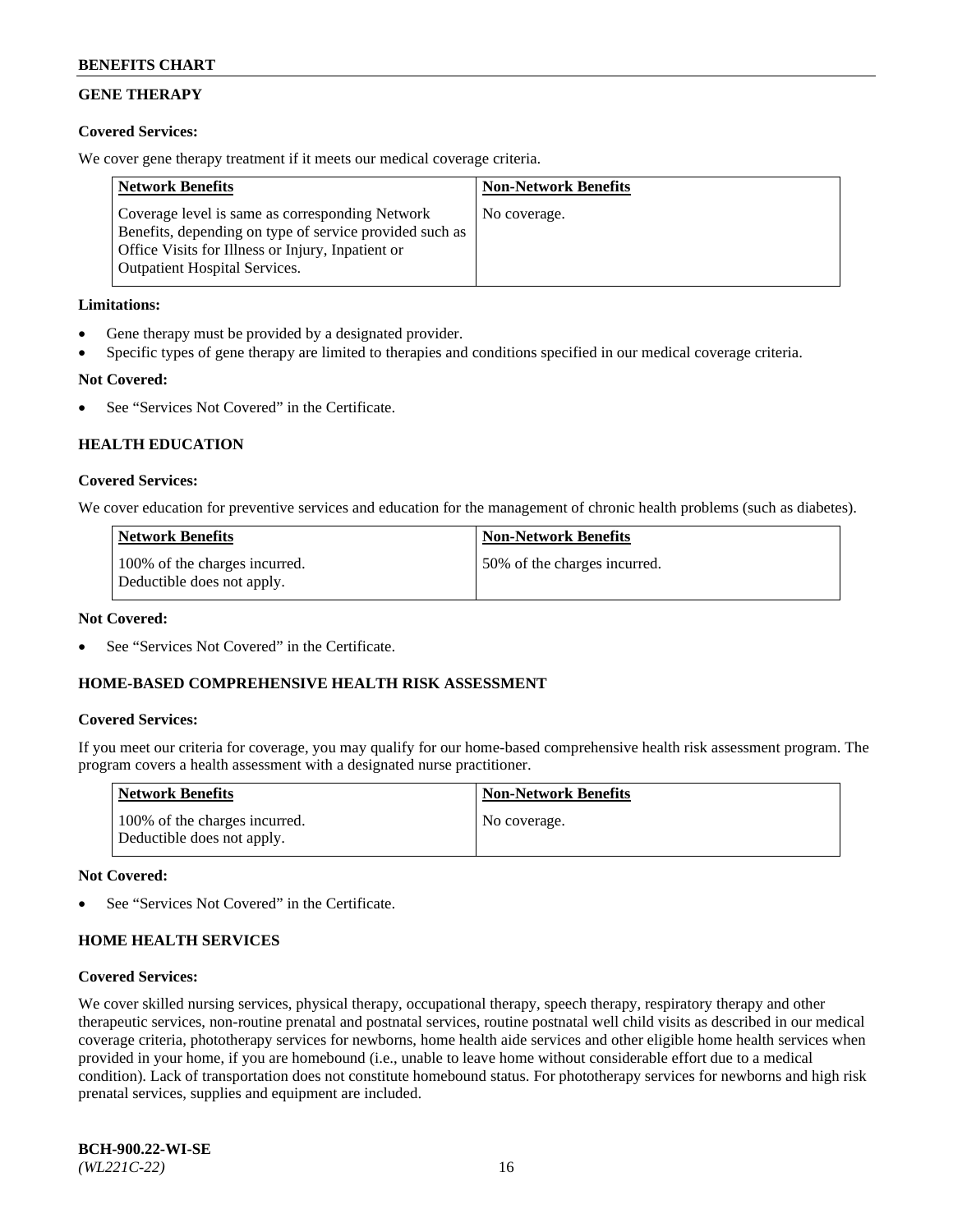We cover total parenteral nutrition/intravenous ("TPN/IV") therapy, equipment, supplies and drugs in connection with IV therapy. IV line care kits are covered under Durable Medical Equipment.

We cover palliative care benefits. Palliative care includes symptom management, education and establishing goals of care. We waive the requirement that you be homebound for a limited number of home visits for palliative care (as shown in this Benefits Chart), if you have a life-threatening, non-curable condition which has a prognosis of survival of two years or less. Additional palliative care visits are eligible under the home health services benefit if you are homebound and meet all other requirements defined in this section.

You do not need to be homebound to receive total parenteral nutrition/intravenous ("TPN/IV") therapy.

Home health services are eligible and covered only when:

- medically necessary; and
- provided as rehabilitative care, terminal care or maternity care; and
- ordered by a physician, and included in the written home care plan.

#### **Physical therapy, occupational therapy, speech therapy, respiratory therapy, home health aide services and palliative care**

| <b>Network Benefits</b>      | <b>Non-Network Benefits</b>  |
|------------------------------|------------------------------|
| 70% of the charges incurred. | 50% of the charges incurred. |

# **TPN/IV therapy, skilled nursing services, non-routine prenatal/postnatal services, and phototherapy**

| <b>Network Benefits</b>       | Non-Network Benefits         |
|-------------------------------|------------------------------|
| 170% of the charges incurred. | 50% of the charges incurred. |

Each 24-hour visit (or shifts up to 24-hour visits) equals one visit and counts toward the Maximum visits for all other services shown below. Any visit that lasts less than 24 hours regardless of the length of the visit, will count as one visit toward the Maximum visits for all other services shown below. All visits must be medically necessary and benefit eligible.

#### **Routine postnatal well child visit**

| <b>Network Benefits</b>                                     | <b>Non-Network Benefits</b>  |
|-------------------------------------------------------------|------------------------------|
| 100% of the charges incurred.<br>Deductible does not apply. | 50% of the charges incurred. |

# **Maximum visits for palliative care**

If you are eligible to receive palliative care in the home and you are not homebound, there is a maximum of 12 visits per calendar year.

#### **Maximum visits for all services other than palliative care**

| Network Benefits             | <b>Non-Network Benefits</b>  |
|------------------------------|------------------------------|
| 60 visits per calendar year. | 30 visits per calendar year. |

Each visit provided under the Network Benefits and Non-Network Benefits counts toward the maximums shown under both Maximum visits sections. The routine postnatal well child visits do not count toward the visit limit.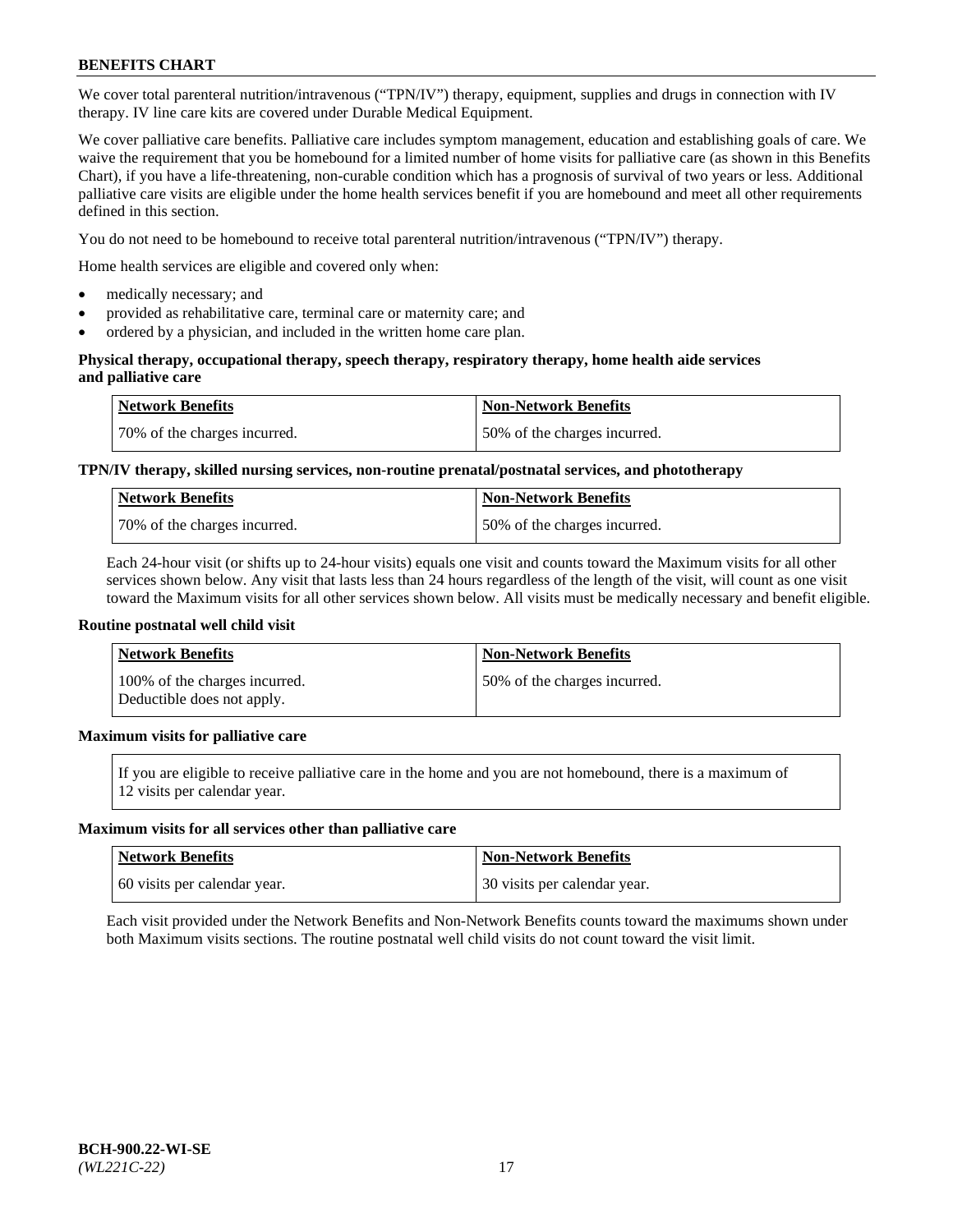#### **Limitations:**

- Home health services are not provided as a substitute for a primary caregiver in the home or as relief (respite) for a primary caregiver in the home. We will not reimburse family members or residents in your home for the above services.
- A service shall not be considered a skilled nursing service merely because it is performed by, or under the direct supervision of, a licensed nurse. Where a service (such as tracheotomy suctioning or ventilator monitoring) or like services, can be safely and effectively performed by a non-medical person (or self-administered), without the direct supervision of a licensed nurse, the service shall not be regarded as a skilled nursing service, whether or not a skilled nurse actually provides the service. The unavailability of a competent person to provide a non-skilled service shall not make it a skilled service when a skilled nurse provides it. Only the skilled nursing component of so-called "blended" services (i.e. services which include skilled and non-skilled components) are covered under this Benefits Chart.

## **Not Covered:**

- Financial or legal counseling services.
- Housekeeping or meal services in your home.
- Private duty nursing services.
- Services provided by a family member or enrollee, or a resident in the enrollee's home.
- Vocational rehabilitation and recreational or educational therapy. Recreation therapy is therapy provided solely for the purpose of recreation, including, but not limited to: (a) requests for physical therapy or occupational therapy to improve athletic ability, and (b) braces or guards to prevent sports injuries.
- See "Services Not Covered" in the Certificate.

# **HOME HOSPICE SERVICES**

## **Applicable Definitions:**

**Part-time.** This is up to two hours of service per day, more than two hours is considered continuous care.

**Continuous Care.** This is from two to twelve hours of service per day provided by a registered nurse, licensed practical nurse, or home health aide, during a period of crisis in order to maintain a terminally ill patient at home.

**Appropriate Facility.** This is a nursing home, hospice residence, or other inpatient facility.

**Custodial Care Related to Hospice Services.** This means providing assistance in the activities of daily living and the care needed by a terminally ill patient which can be provided by primary caregiver (i.e., family member or friend) who is responsible for the patient's home care.

## **Covered Services:**

**Home hospice program.** We cover the services described below if you are terminally ill and accepted as a home hospice program participant. You must meet the eligibility requirements of the program, and elect to receive services through the home hospice program. The services will be provided in your home, with inpatient care available when medically necessary as described below. If you elect to receive hospice services, you do so in lieu of curative treatment for your terminal illness for the period you are enrolled in the home hospice program.

**Eligibility:** In order to be eligible to be enrolled in the home hospice program, you must: (1) be a terminally ill patient (prognosis of six months or less); (2) have chosen a palliative treatment focus (i.e., emphasizing comfort and supportive services rather than treatment attempting to cure the disease or condition); and (3) continue to meet the terminally ill prognosis as reviewed by our medical director or his or her designee over the course of care. You may withdraw from the home hospice program at any time.

**Eligible services:** Hospice services include the following services provided in accordance with an approved hospice treatment plan.

- Home health services:
	- o Part-time care provided in your home by an interdisciplinary hospice team (which may include a physician, nurse, social worker, and spiritual counselor) and medically necessary home health services are covered.
	- o One or more periods of continuous care in your home or in a setting which provides day care for pain or symptom management, when medically necessary, will be covered.
- Inpatient services: We cover medically necessary inpatient services.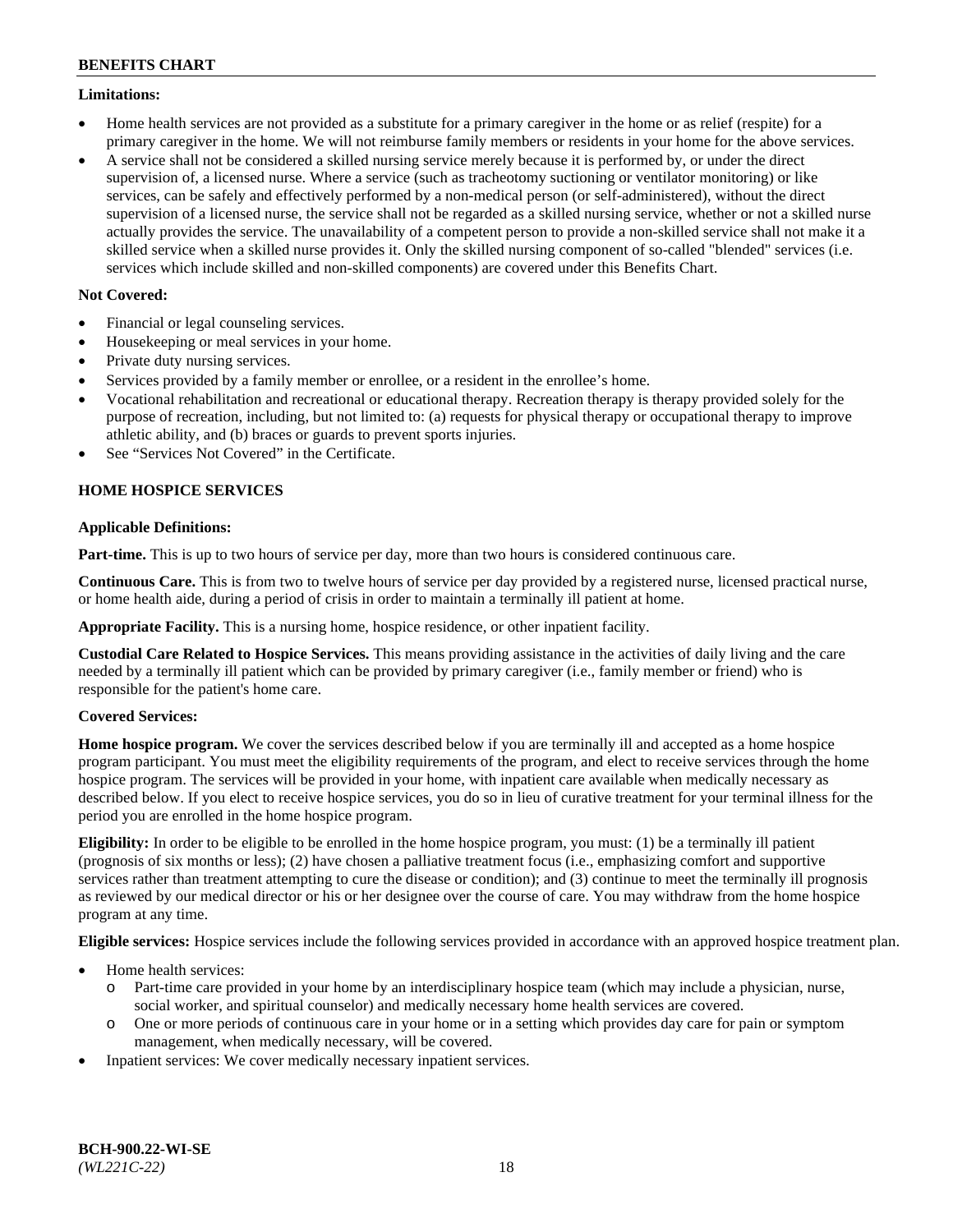- Other services:
	- o Respite care is covered for care in your home or in an appropriate facility, to give your primary caregivers (i.e., family members or friends) rest and/or relief when necessary in order to maintain a terminally ill patient at home.
	- o Medically necessary medications for pain and symptom management.
	- o Semi-electric hospital beds and other durable medical equipment are covered.
	- Emergency and non-emergency care is covered.

| Network Benefits             | Non-Network Benefits         |
|------------------------------|------------------------------|
| 70% of the charges incurred. | 50% of the charges incurred. |

Respite care is limited to 5 days per episode, and respite care and continuous care combined are limited to 30 days.

# **Not Covered:**

- Financial or legal counseling services.
- Housekeeping or meal services in your home.
- Custodial or maintenance care related to hospice services, whether provided in the home or in a nursing home.
- Any service not specifically described as covered services under this home hospice services benefits.
- Any services provided by members of your family or residents in your home.
- See "Services Not Covered" in the Certificate.

## **HOSPITAL AND SKILLED NURSING FACILITY SERVICES**

#### **Covered Services:**

We cover services as described below.

# **Medical or surgical hospital services**

**Inpatient hospital services:** We cover the following medical or surgical services, for the treatment of acute illness or injury, which require the level of care only provided in an acute care facility. These services must be authorized by a physician.

Inpatient hospital services include: room and board; the use of operating or maternity delivery rooms; intensive care facilities; newborn nursery facilities; general nursing care, anesthesia, laboratory and diagnostic imaging services, radiation therapy, physical therapy, prescription drugs or other medications administered during treatment, blood and blood products (unless replaced), and blood derivatives, and other diagnostic or treatment related hospital services; physician and other professional medical and surgical services provided while in the hospital, including gender confirmation surgery that meets medical coverage criteria.

We cover, following a vaginal delivery, a minimum of 48 hours of inpatient care for the mother and newborn child. We cover, following a caesarean section delivery, a minimum of 96 hours of inpatient care for the mother and newborn child.

Group health plans and health insurance issuers generally may not, under Federal law, restrict benefits for any hospital length of stay in connection with childbirth for the mother of newborn child to less than 48 hours following a vaginal delivery, or less than 96 hours following a caesarean section. However, Federal law generally does not prohibit the mother's or newborn's attending provider, after consulting with the mother, from discharging the mother or her newborn earlier than 48 hours (or 96 hours as applicable). In any case plans and issuers may not, under Federal law, require that a provider obtain authorization from the plan or the insurance issuer for prescribing a length of stay not in excess of 48 hours (or 96 hours).

| <b>Network Benefits</b>      | <b>Non-Network Benefits</b>  |
|------------------------------|------------------------------|
| 70% of the charges incurred. | 50% of the charges incurred. |

Each Insured's admission or confinement, including that of a newborn child, is separate and distinct from the admission or confinement of any other Insured.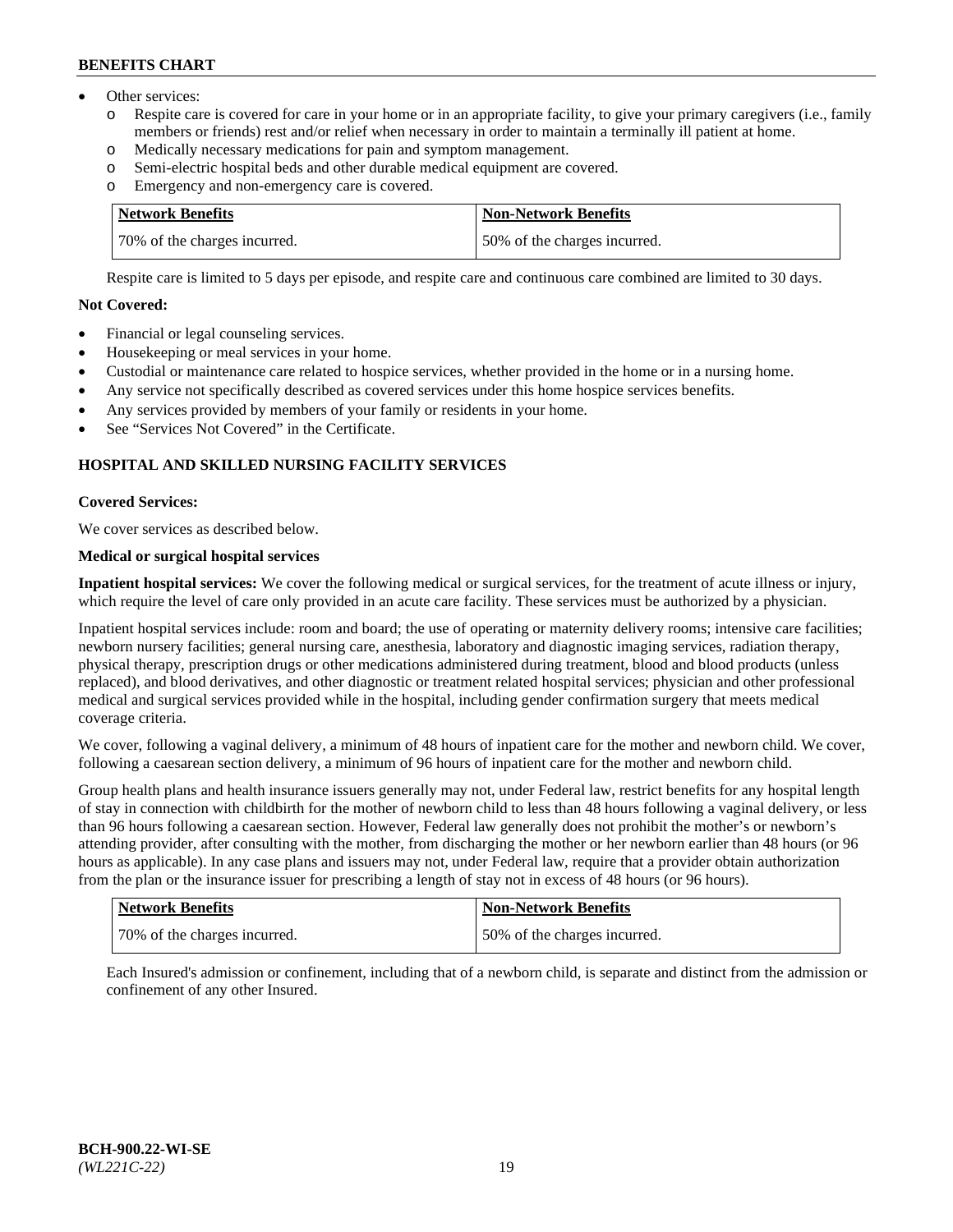**Outpatient hospital, ambulatory care or surgical facility services:** We cover the following medical and surgical services, for diagnosis or treatment of illness or injury on an outpatient basis. These services must be authorized by a physician.

Outpatient services include: use of operating rooms, maternity delivery rooms or other outpatient departments, rooms or facilities; and the following outpatient services: general nursing care, anesthesia, laboratory and diagnostic imaging services, radiation therapy, physical therapy, drugs administered during treatment, blood and blood products (unless replaced), and blood derivatives, and other diagnostic or treatment related outpatient services; physician and other professional medical and surgical services provided while an outpatient, including colonoscopies (starting at age 50, or under age 50 for people at high risk of colorectal cancer), and gender confirmation surgery that meets medical coverage criteria.

For Network Benefits, non-emergent, scheduled outpatient Magnetic Resonance Imaging (MRI) and Computed Tomography (CT) must be provided at a designated facility. Your physician or facility will obtain or verify prior authorization for these services, as needed.

To see the benefit level for diagnostic imaging services, laboratory services and physical therapy, see benefits under Diagnostic Imaging Services, Laboratory Services and Physical Therapy in this Benefits Chart.

| <b>Network Benefits</b>       | <b>Non-Network Benefits</b>  |
|-------------------------------|------------------------------|
| 170% of the charges incurred. | 50% of the charges incurred. |

#### **Skilled nursing facility care:**

We cover room and board, daily skilled nursing and related ancillary services for post-acute treatment and rehabilitative care of illness or injury that meets medical coverage criteria. Rehabilitation services are limited to services where significant measurable progress is expected to occur within a reasonable period of time.

| <b>Network Benefits</b> |                                              | <b>Non-Network Benefits</b>                  |
|-------------------------|----------------------------------------------|----------------------------------------------|
|                         | 70\% of the charges incurred.                | 50% of the charges incurred.                 |
|                         | Limited to a 30-day maximum per confinement. | Limited to a 30-day maximum per confinement. |

Each day of services provided under the Network Benefits and Non-Network Benefits, combined, applies toward the maximum shown above.

## **Not Covered:**

- Services for items for personal convenience, such as television rental, are not covered.
- See "Services Not Covered" in the Certificate.

## **INFERTILITY DIAGNOSIS**

#### **Covered Services:**

We cover the diagnosis of infertility. These services include diagnostic procedures and tests provided in connection with an infertility evaluation, office visits and consultations to diagnose infertility.

| Network Benefits             | <b>Non-Network Benefits</b>  |
|------------------------------|------------------------------|
| 70% of the charges incurred. | 50% of the charges incurred. |

Coverage is limited to office visits and consultations to diagnose infertility. Treatment is not covered.

#### **Not Covered:**

- Infertility/fertility treatment, including, but not limited to, office visits, laboratory services, diagnostic imaging services and fertility drugs; reversal of sterilization; and sperm, ova or embryo acquisition, retrieval or storage; however, we cover office visits and consultations to diagnose infertility.
- Services related to the establishment of surrogate pregnancy and fees for a surrogate. However, pregnancy and maternity services are covered for an Insured under this Benefits Chart, including a surrogate pregnancy.
- See "Services Not Covered" in the Certificate.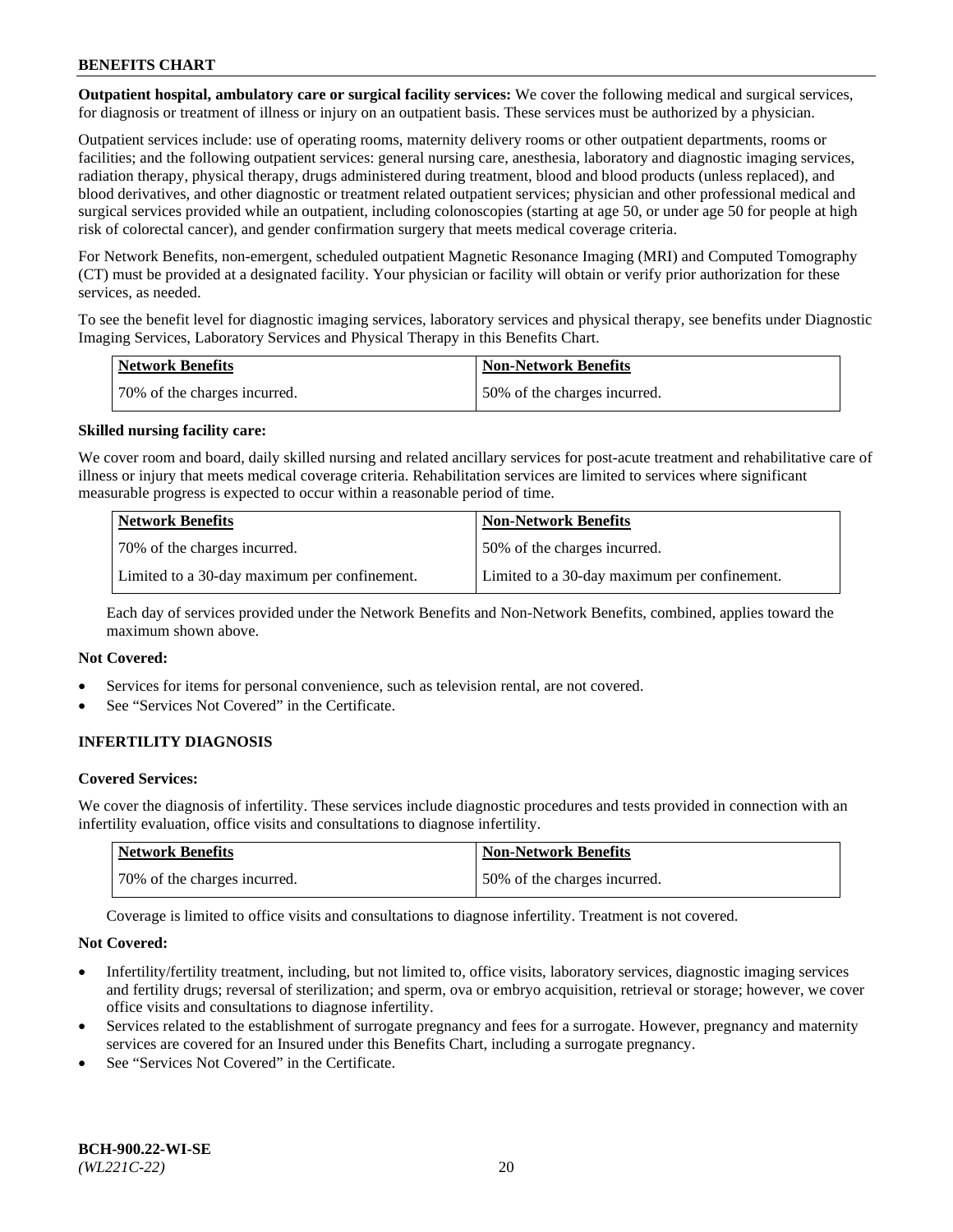# **LABORATORY SERVICES**

## **Covered Services:**

We cover laboratory tests when ordered by a provider and provided in a clinic or outpatient hospital facility. This includes blood tests to detect lead exposure in children between the ages of 6 months and 72 months.

To see the benefit level for inpatient hospital or skilled nursing facility services, see benefits under "Inpatient Hospital and Skilled Nursing Facility Services" in this Benefits Chart.

## **Prostate-specific antigen (PSA) testing**

| <b>Network Benefits</b>      | <b>Non-Network Benefits</b>  |
|------------------------------|------------------------------|
| 70% of the charges incurred. | 50% of the charges incurred. |

## **All other laboratory services**

## **Services for illness or injury**

| Network Benefits             | <b>Non-Network Benefits</b>  |
|------------------------------|------------------------------|
| 70% of the charges incurred. | 50% of the charges incurred. |

# **Preventive services**

Laboratory services associated with preventive services are covered at the benefit level shown in the "Preventive Services" section of this Benefits Chart.

## **Not Covered:**

See "Services Not Covered" in the Certificate.

## **MASTECTOMY RECONSTRUCTION BENEFIT**

## **Covered Services:**

We cover reconstruction of the breast on which the mastectomy has been performed; surgery and reconstruction of the other breast to produce symmetrical appearance, and prostheses and physical complications of all stages of mastectomy, including lymphedemas.

| <b>Network Benefits</b>                               | <b>Non-Network Benefits</b>                           |
|-------------------------------------------------------|-------------------------------------------------------|
| Coverage level is same as corresponding Network       | Coverage level is same as corresponding Non-Network   |
| Benefits, depending on type of service provided, such | Benefits, depending on type of service provided, such |
| as Office Visits for Illness or Injury, Inpatient or  | as Office Visits for Illness or Injury, Inpatient or  |
| <b>Outpatient Hospital Services.</b>                  | <b>Outpatient Hospital Services.</b>                  |

## **Not Covered:**

See "Services Not Covered" in the Certificate.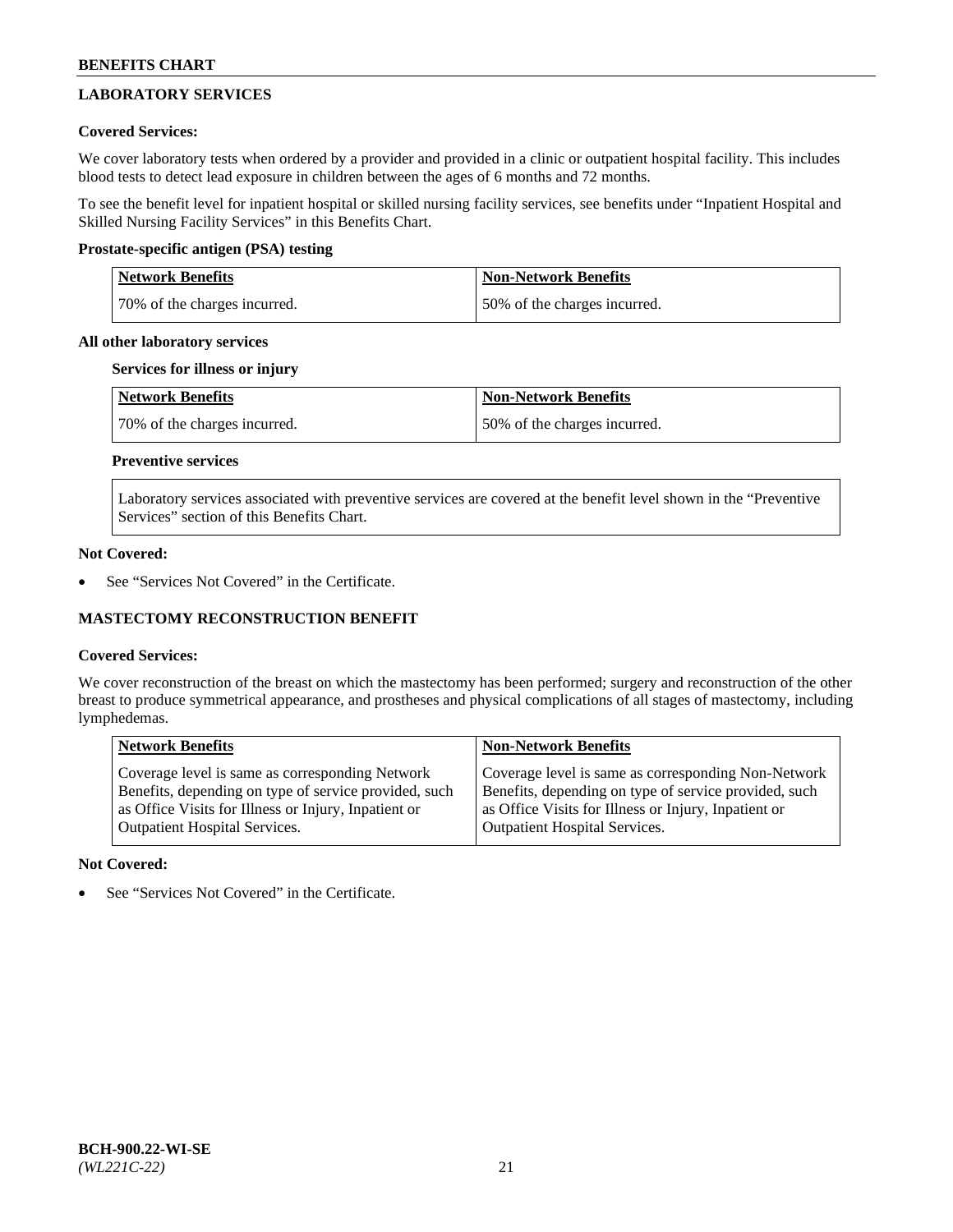# **MEDICATION THERAPY DISEASE MANAGEMENT PROGRAM**

#### **Covered Services:**

If you meet our criteria for coverage, you may qualify for our Medication Therapy Disease Management Program.

The program covers consultations with a designated Network pharmacist.

Covered services are based on established medical policies, which are subject to periodic review and modification by the medical directors. These medical policies (medical coverage criteria) are available by calling Member Services, or logging on to your "*my*HealthPartners" account at [healthpartners.com.](http://www.healthpartners.com/)

| Network Benefits                                            | <b>Non-Network Benefits</b> |
|-------------------------------------------------------------|-----------------------------|
| 100% of the charges incurred.<br>Deductible does not apply. | No coverage.                |

#### **Not Covered:**

See "Services Not Covered" in the Certificate.

# **OFFICE VISITS FOR ILLNESS OR INJURY**

#### **Covered Services:**

We cover the following when medically necessary: professional medical and surgical services and related supplies, including biofeedback, of physicians and other health care providers; blood and blood products (unless replaced) and blood derivatives.

We cover diagnosis and treatment of illness or injury to the eyes. Where contact or eye glass lenses are prescribed as medically necessary for the post-operative treatment of cataracts or for the treatment of aphakia, acute or chronic corneal pathology, or keratoconus, we cover the initial evaluation, lenses and fitting. Insureds must pay for lens replacement beyond the initial pair.

Services received via video, E-visit or telephone are covered under the "Telehealth/Telemedicine Services" section.

#### **Office visits**

| <b>Network Benefits</b>      | <b>Non-Network Benefits</b>  |
|------------------------------|------------------------------|
| 70% of the charges incurred. | 50% of the charges incurred. |

#### **Convenience clinics**

| Network Benefits             | <b>Non-Network Benefits</b>  |
|------------------------------|------------------------------|
| 70% of the charges incurred. | 50% of the charges incurred. |

#### **First three visits**

The first three mental health and substance use disorder treatment visits, urgent care visits, office visits, convenience clinic visits, telephone visits and E-visits (other than Virtuwell) combined in a calendar year are covered at 100%, not subject to the deductible.

Physician services are included; however, charges for day treatment services, group visits, office procedures, laboratory, radiology and other ancillary services are not included and will be subject to the deductible and coinsurance and/or copayment.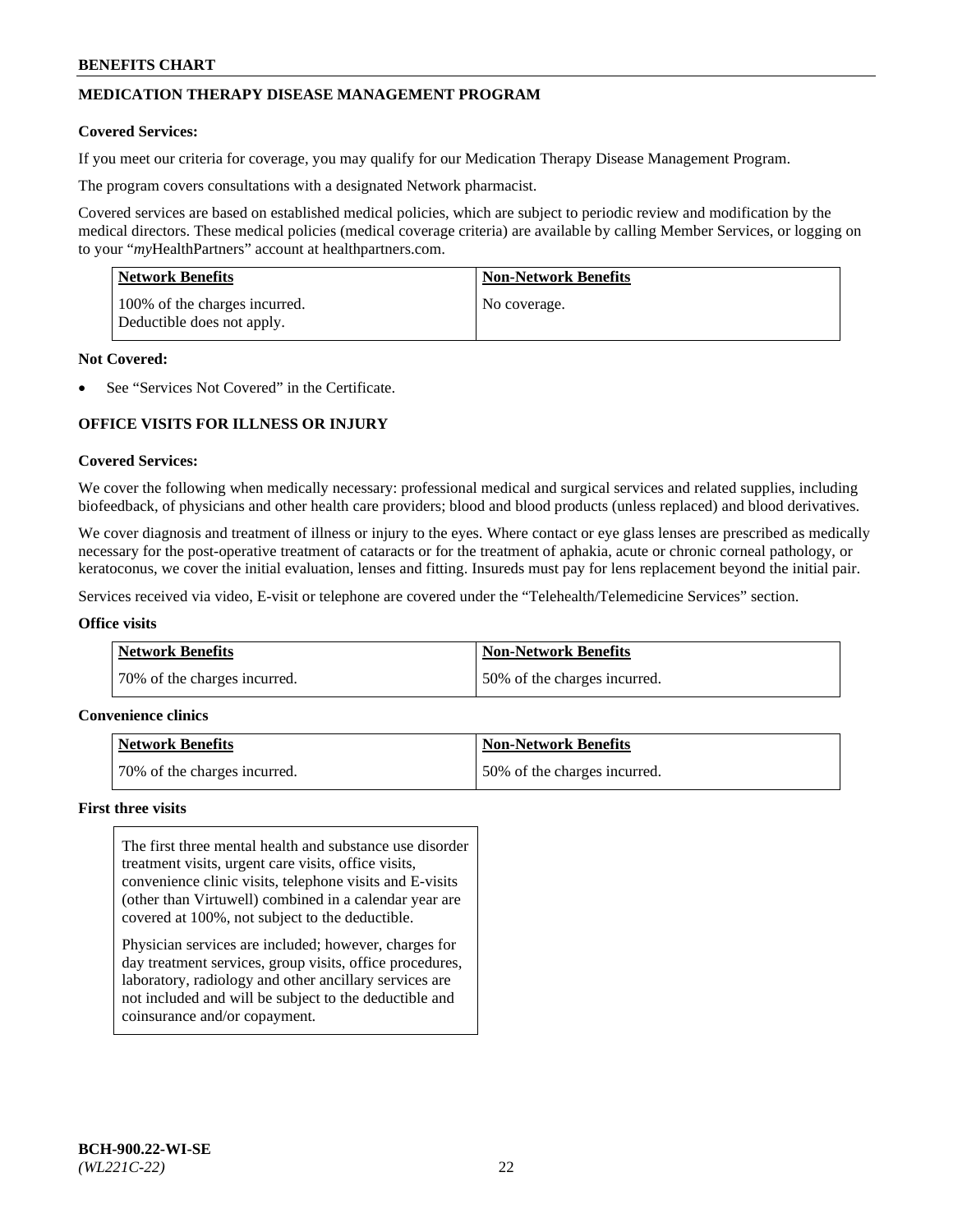#### **Injections administered in a physician's office, other than immunizations**

#### **Allergy injections**

| Network Benefits             | <b>Non-Network Benefits</b>  |
|------------------------------|------------------------------|
| 70% of the charges incurred. | 50% of the charges incurred. |

#### **All other injections**

| <b>Network Benefits</b>      | <b>Non-Network Benefits</b>  |
|------------------------------|------------------------------|
| 70% of the charges incurred. | 50% of the charges incurred. |

#### **Not Covered:**

- Court ordered treatment, except as described in this Benefits Chart. Any resulting court ordered treatment for mental health services will be subject to the Certificate's requirement for medical necessity.
- See "Services Not Covered" in the Certificate.

## **PEDIATRIC EYEWEAR**

#### **Covered Services:**

We cover pediatric eyewear for children.

Routine eye exams are covered under the "Preventive Services" section.

| <b>Network Benefits</b>      | <b>Non-Network Benefits</b> |
|------------------------------|-----------------------------|
| 70% of the charges incurred. | No coverage.                |

#### **Limitations:**

- Coverage under this provision will continue until the end of the month in which the child turns age 19.
- Limited to one of the following per calendar year:
	- o one pair of eyeglasses including one set of prescription lenses, frames from our designated eyewear collection and anti-scratch coating; or
	- o one pair of non-disposable contact lenses; or
	- o a one-year supply of disposable contact lenses.
- Contact lens fittings are limited to two per calendar year.

## **Not Covered:**

- Frames that are not included in our designated eyewear collection. However, one pair of lenses will be covered if an Insured chooses frames outside our designated eyewear collection.
- More than one pair of lenses or frames or non-disposable contacts per calendar year, regardless of the reason. This includes replacement of eyeglasses or contact lenses due to loss, breakage, theft, or change in prescription.
- Safety glasses or goggles for sports or vocational reasons.
- Upgrades including, but not limited to, UV protection and no-line multifocal lenses.
- See "Services Not Covered" in the Certificate.

## **PHYSICAL THERAPY, OCCUPATIONAL THERAPY, SPEECH THERAPY AND OTHER SPECIFIED THERAPIES**

## **Covered Services:**

We cover the following physical therapy, occupational therapy and speech therapy services:

- Medically necessary rehabilitative care to correct the effects of illness or injury.
- Habilitative care rendered for congenital, developmental or medical conditions which have significantly limited the successful initiation of normal speech and normal motor development.

Massage therapy which is performed in conjunction with other treatment/modalities by a physical or occupational therapist is part of a prescribed treatment plan and is not billed separately is covered.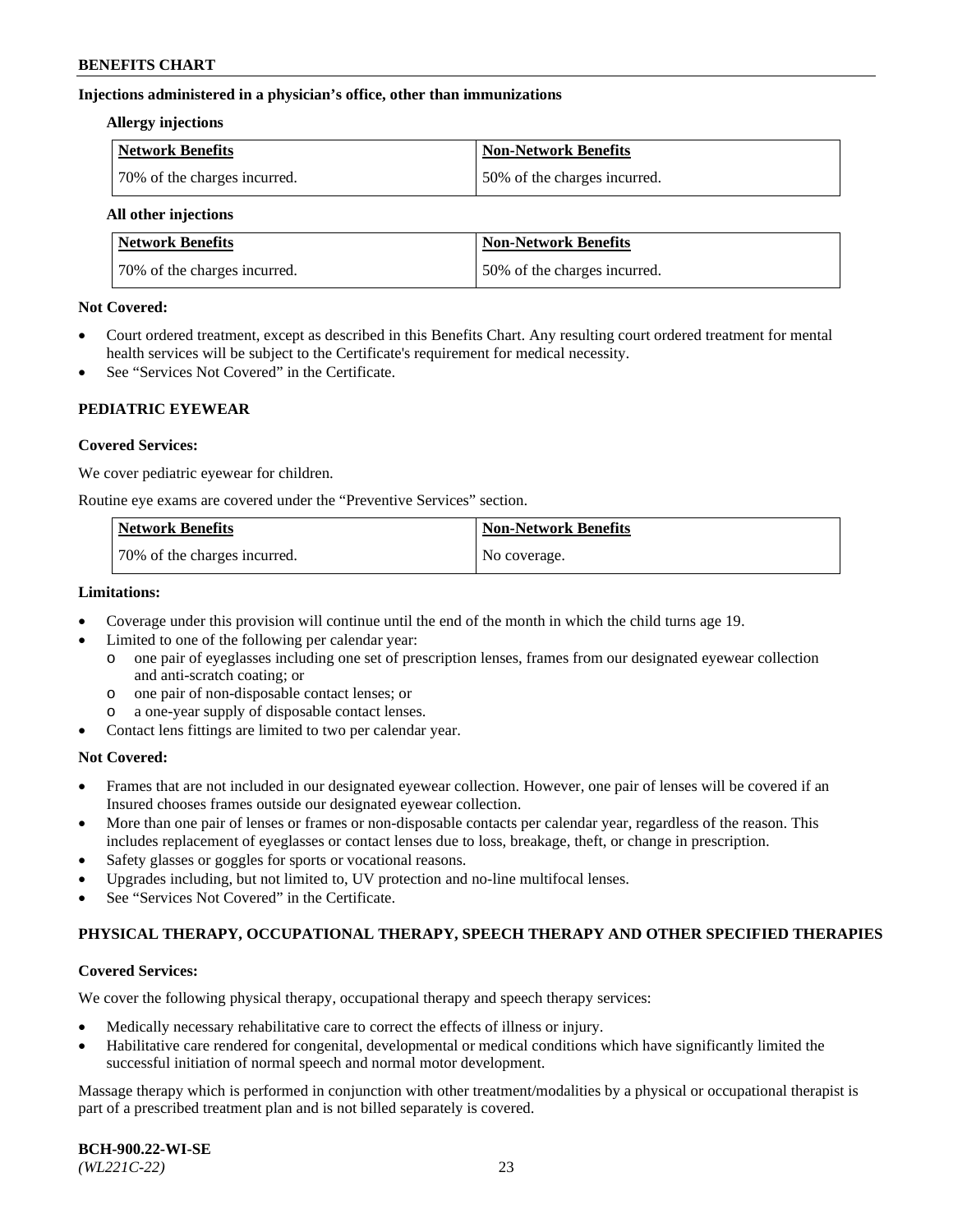We cover services provided in a clinic. To see the benefit level for inpatient hospital or skilled nursing facility services, see benefits under "Inpatient Hospital and Skilled Nursing Facility Services".

## **Rehabilitative care**

| <b>Network Benefits</b>                                                                       | <b>Non-Network Benefits</b>                                                                   |
|-----------------------------------------------------------------------------------------------|-----------------------------------------------------------------------------------------------|
| 70% of the charges incurred.                                                                  | 50% of the charges incurred.                                                                  |
| Physical, Occupational and Speech Therapy are<br>limited to 20 visits each per calendar year. | Physical, Occupational and Speech Therapy are<br>limited to 20 visits each per calendar year. |

#### **In addition to the services provided above, we cover a minimum of:**

- 20 visits per calendar year for pulmonary rehabilitation.
- 36 visits per calendar year for cardiac rehabilitation.
- 30 visits per calendar year for post-cochlear implant aural therapy.
- 20 visits per calendar year for cognitive rehabilitation.

The maximum number of visits is combined for Network Benefits and Non-Network Benefits.

## **Habilitative services**

| <b>Network Benefits</b>                                                                       | <b>Non-Network Benefits</b>                                                                   |
|-----------------------------------------------------------------------------------------------|-----------------------------------------------------------------------------------------------|
| 70% of the charges incurred.                                                                  | 50% of the charges incurred.                                                                  |
| Physical, Occupational and Speech Therapy are<br>limited to 20 visits each per calendar year. | Physical, Occupational and Speech Therapy are<br>limited to 20 visits each per calendar year. |

The maximum number of visits is combined for Network Benefits and Non-Network Benefits.

## **Not Covered:**

- Massage therapy for the purpose of comfort or convenience of the Insured.
- See "Services Not Covered" in the Certificate.

# **PRE-DIABETES DISEASE MANAGEMENT PROGRAM**

## **Covered Services:**

If you meet criteria for coverage, you may qualify for the Pre-Diabetes Disease Management Program through Omada Health. The program covers group health coaching which focuses on weight loss, exercise, behavior modification and health education at select locations determined by the plan.

| <b>Network Benefits</b>                                     | <b>Non-Network Benefits</b> |
|-------------------------------------------------------------|-----------------------------|
| 100% of the charges incurred.<br>Deductible does not apply. | Not applicable.             |

## **Not Covered:**

See "Services Not Covered" in the Certificate.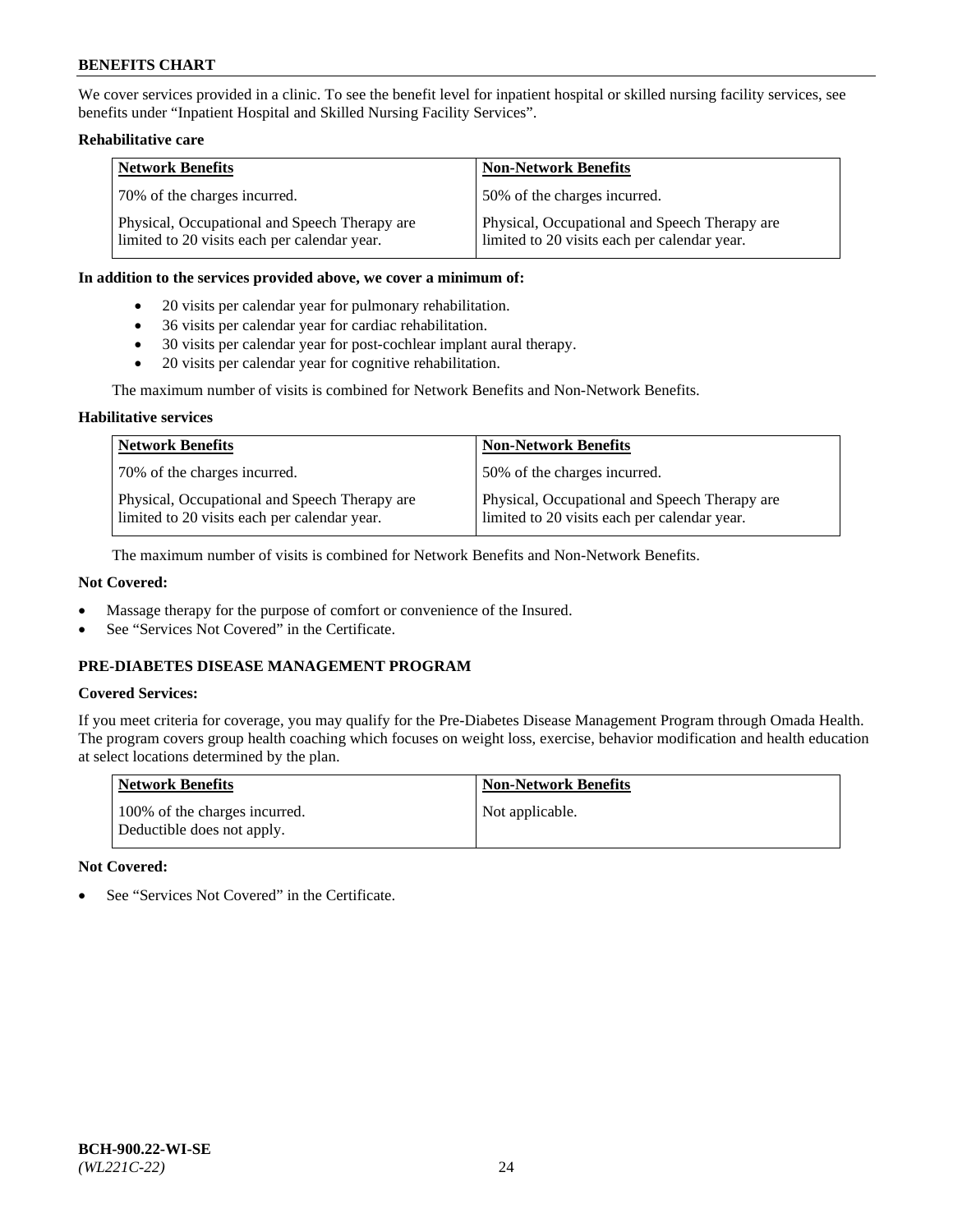# **PRESCRIPTION DRUG SERVICES**

#### **Covered Services:**

We cover prescription drugs and medications that can be self-administered or are administered in a physician's office.

We will refill a prescription for eye drops covered under this Benefits Chart if the Insured requests a refill and the original prescription specified that additional quantities would be needed, providing the refill request does not exceed the quantities needed, and the following conditions are met:

- If the Insured requests a 30-day refill supply, the request must be made between 22 and 30 days of the later of (a) the original date that the prescription was distributed to the Insured or (b) the date that the most recent refill was distributed to the Insured; or
- If the Insured requests a 90-day refill supply, the request must be made between 67 and 90 days of the later of (a) the original date that the prescription was distributed to the Insured or (b) the date that the most recent refill was distributed to the Insured.

#### **For Network Benefits, drugs and medications must be obtained at a Network pharmacy.**

#### **If a copayment is required, you must pay one copayment for each 31-day supply, or portion thereof.**

## **Outpatient drugs (except as specified below)**

| <b>Network Benefits</b>                                                                                                                                                                                           | <b>Non-Network Benefits</b>  |
|-------------------------------------------------------------------------------------------------------------------------------------------------------------------------------------------------------------------|------------------------------|
| 100% of the charges incurred, subject to a copayment of<br>\$5 for generic low cost formulary drugs and 100% of<br>the charges incurred, subject to a copayment of \$25 for<br>generic high cost formulary drugs. | 50% of the charges incurred. |
| Brand name formulary drugs are covered at 100% of the<br>charges incurred, subject to a copayment of \$60.                                                                                                        |                              |
| In no event will your cost for a formulary insulin drug<br>exceed \$25.                                                                                                                                           |                              |
| Non-formulary drugs are covered at 100% of the<br>charges incurred, subject to a copayment of \$150.                                                                                                              |                              |
| Deductible does not apply.                                                                                                                                                                                        |                              |

**Oral chemotherapy drugs** are included on the specialty drug list. However, you pay the applicable outpatient drug copayment. As required by Wisconsin law, your maximum copayment will not be more than \$100 per prescription for a 31-day supply.

## **Mail order drugs**

| <b>Network Benefits</b>                                                                                                                                                         | <b>Non-Network Benefits</b>                                                                                                |
|---------------------------------------------------------------------------------------------------------------------------------------------------------------------------------|----------------------------------------------------------------------------------------------------------------------------|
| For your convenience, you may also get up to a<br>93-day supply of outpatient prescription drugs that<br>can be self-administered through the designated mail<br>order service. | Mail order drugs are only available through the<br>designated mail order service.<br>See Network Mail Order Drugs Benefit. |
| Specialty drugs are not available through the mail<br>order service.                                                                                                            |                                                                                                                            |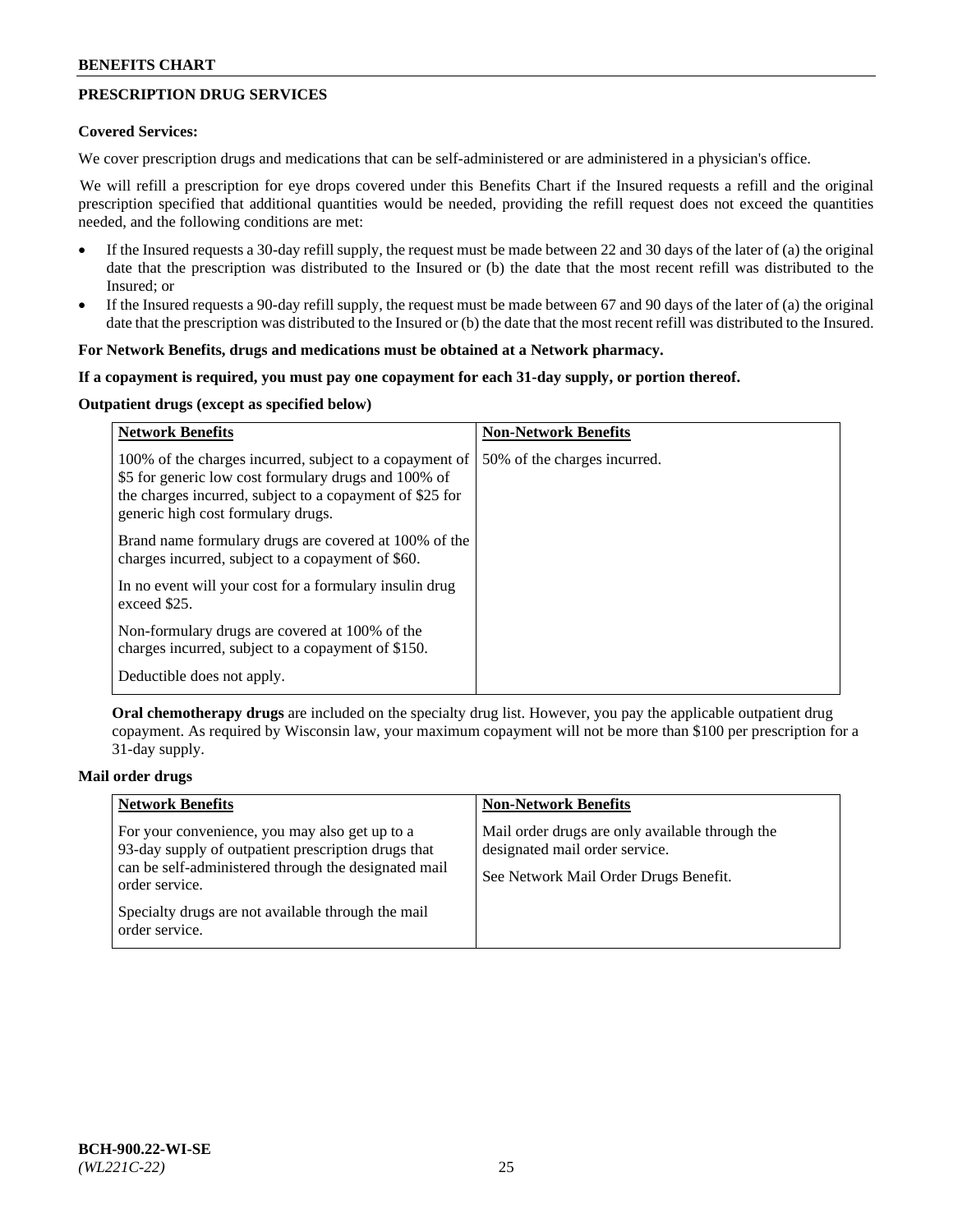# **Specialty drugs which are self-administered**

| <b>Network Benefits</b>                                                                                              | <b>Non-Network Benefits</b> |
|----------------------------------------------------------------------------------------------------------------------|-----------------------------|
| 80% of the charges incurred.<br>Deductible does not apply.                                                           | No coverage.                |
| Specialty drugs are limited to drugs on the<br>specialty drug list and must be obtained from a<br>designated vendor. |                             |

**Oral chemotherapy drugs** are included on the specialty drug list. However, you pay the applicable outpatient drug copayment. As required by Wisconsin law, your maximum copayment will not be more than \$100 per prescription for a 31-day supply.

## **Tobacco cessation drugs. All FDA approved tobacco cessation drugs are covered.**

| <b>Network Benefits</b>                                     | <b>Non-Network Benefits</b>  |
|-------------------------------------------------------------|------------------------------|
| 100% of the charges incurred.<br>Deductible does not apply. | 50% of the charges incurred. |

## **Contraceptive drugs**

| <b>Network Benefits</b>                                                                                                                                         | <b>Non-Network Benefits</b>  |
|-----------------------------------------------------------------------------------------------------------------------------------------------------------------|------------------------------|
| 100% of the charges incurred for formulary drugs.<br>Deductible does not apply.                                                                                 | 50% of the charges incurred. |
| If a physician requests that a non-formulary<br>contraceptive drug be dispensed as written, the drug<br>will be covered at 100%, not subject to the deductible. |                              |

**ACA preventive medications.** We cover preventive medications currently recommended by USPSTF with an A or B rating if they are prescribed by your medical provider and they are listed on our Commercial ACA Preventive Drug List. Preventive medications are subject to periodic review and modification. Changes would be effective in accordance with the federal rules and reflected in our current medical coverage criteria for preventive care services.

| <b>Network Benefits</b>                                     | <b>Non-Network Benefits</b>  |
|-------------------------------------------------------------|------------------------------|
| 100% of the charges incurred.<br>Deductible does not apply. | 50% of the charges incurred. |

**Limitations:**

- Certain drugs may require prior authorization as indicated on the formulary. HealthPartners may require prior authorization for the drug and also the site where the drug will be provided. Certain drugs are subject to our utilization review process and quantity limits.
- Certain non-formulary drugs require prior authorization. In addition, certain drugs may be subject to any quantity limits applied as part of our trial program. The trial drug program applies to new prescriptions for certain drugs which have high toxicity, low tolerance, high costs and/or high potential for waste. Trial drugs are indicated on the formulary and/or the specialty drug list. Your first fill of a trial drug may be limited to less than a month supply. If the drug is well tolerated and effective, you will receive the remainder of your first month supply.
- If an Insured requests a brand name drug when there is a generic equivalent, the brand name drug will be covered up to the charge that would apply to the generic drug, minus any required copayment. If a physician requests that a brand name drug be dispensed as written, the drug will be paid at the non-formulary benefit.
- We may require insureds to try over-the-counter (OTC) drug alternatives before approving more costly formulary prescription drugs.
- Unless otherwise specified in the "Prescription Drug Services" section, you may receive up to a 31-day supply per prescription.
- A 93-day supply will be covered and dispensed only at pharmacies that participate in our extended day supply program.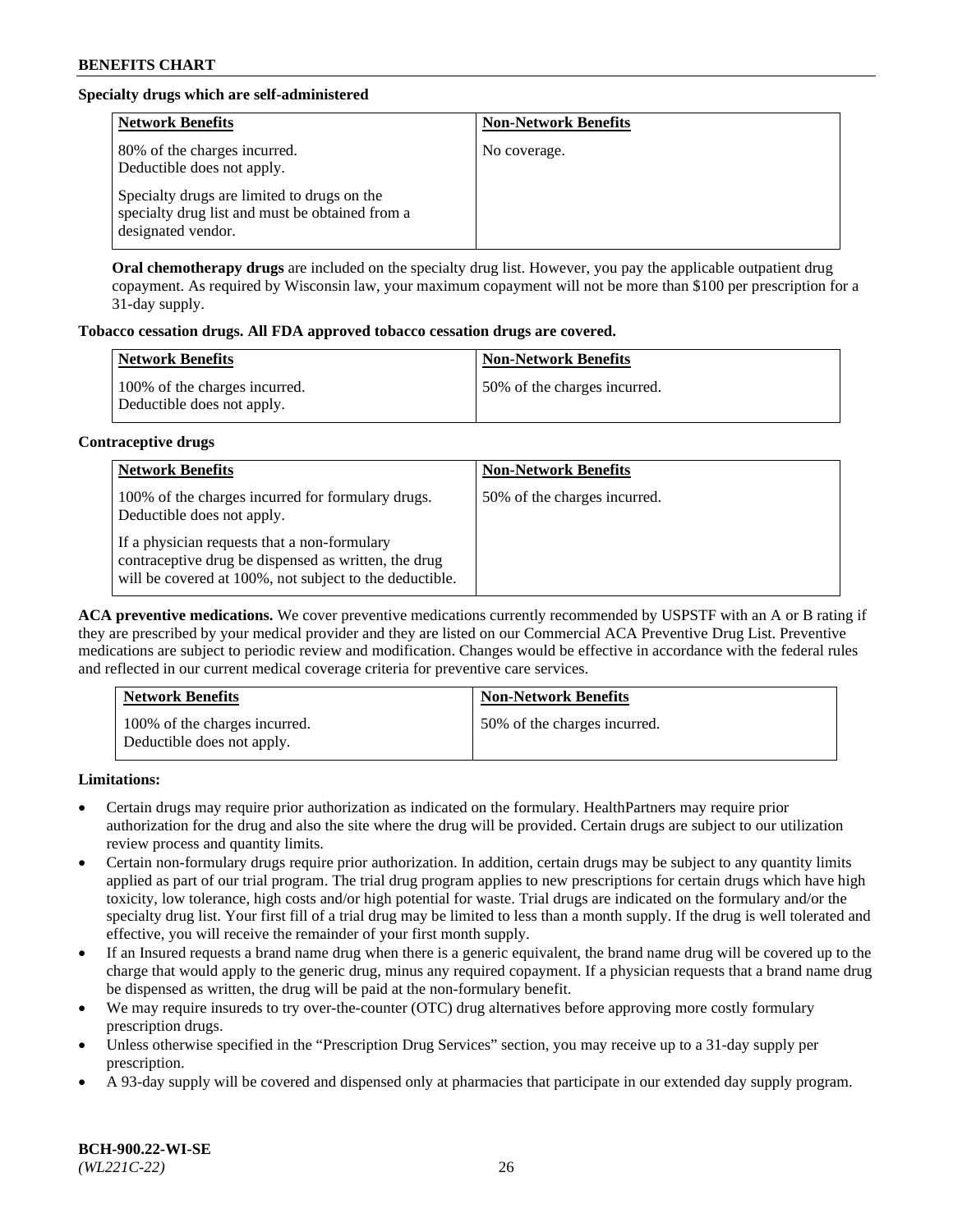- New prescriptions to treat certain chronic conditions are limited to a 31-day supply.
- No more than a 31-day supply of specialty drugs will be covered and dispensed at a time, unless it is a manufacturer supplied drug that cannot be split that supplies the insured with more than a 31-day supply.

**Not Covered:**Replacement of prescription drugs, medications, equipment and supplies due to loss, damage or theft.

- Nonprescription (over-the-counter) drugs or medications, including, but not limited to, vitamins, supplements, homeopathic remedies, and non-FDA approved drugs, unless listed on the formulary and prescribed by a physician or legally authorized health care provider under applicable state and federal law. This exclusion does not include over-thecounter contraceptives for women as allowed under the Affordable Care Act when the Insured obtains a prescription for the item. In addition, if the Insured obtains a prescription, this exclusion does not include aspirin to prevent cardiovascular disease for men and women of certain ages; folic acid supplements for women who may become pregnant; fluoride chemoprevention supplements for children without fluoride in their water source; and iron supplements for children ages 6-12 months who are at risk for anemia.
- All drugs for the treatment of sexual dysfunction.
- All drugs for the treatment of growth deficiency.
- Fertility drugs.
- Medical cannabis.
- Drugs on the Excluded Drug List. The Excluded Drug List includes select drugs within a therapy class that are not eligible for coverage. This includes drugs that may be excluded for certain indications. The Excluded Drug List is available at [healthpartners.com.](http://www.healthpartners.com/)
- Drugs that are newly approved by the FDA until they are reviewed and approved by HealthPartners Pharmacy and Therapeutics Committee.
- Medical devices approved by the FDA will not be covered under the "Prescription Drug Services" section unless they are on our formulary. Covered medical devices are generally submitted and reimbursed under your medical benefits.
- See "Services Not Covered" in the Certificate.

## **PREVENTIVE SERVICES**

#### **Applicable Definitions:**

**Routine Preventive Services** are routine health care services that include screenings, check-ups and counseling to prevent illness, disease or other health problems before symptoms occur.

**Diagnostic Services** are services to help a provider understand your symptoms, diagnose illness and decide what treatment may be needed. They may be the same services that are listed as preventive services, but they are being used as diagnostic services. Your provider will determine if these services are preventive or diagnostic. These services are not preventive if received as part of a visit to diagnose, manage or maintain an acute or chronic medical condition, illness or injury. When that occurs, unless otherwise indicated below, standard deductibles, copayments or coinsurance apply.

#### **Covered Services:**

We cover preventive services that meet any of the requirements under the Affordable Care Act (ACA) shown in the bulleted items below. These preventive services are covered at 100% under the Network Benefits with no deductible, copayments or coinsurance. (If a preventive service is not required by the ACA and it is covered at a lower benefit level, it will be specified below.) Preventive benefits mandated under the ACA are subject to periodic review and modification. Changes would be effective in accordance with the federal rules. Preventive services mandated by the ACA include:

- Evidence-based items or services that have in effect a rating of A or B in the current recommendations of the United States Preventive Services Task Force with respect to the individual;
- Immunizations for routine use in children, adolescents, and adults that have in effect a recommendation from the Advisory Committee on Immunization Practices of the Centers for Disease Control and Prevention with respect to the individual;
- With respect to infants, children, and adolescents, evidence-informed preventive care and screenings provided for in comprehensive guidelines supported by the Health Resources and Services Administration; and
- With respect to women, preventive care and screenings provided for in comprehensive guidelines supported by the Health Resources and Services Administration.

Covered services are based on established medical policies, which are subject to periodic review and modification by the medical or dental directors. These medical policies (medical coverage criteria) are available by calling Member Services, or logging on to your "*my*HealthPartners" account at [healthpartners.com.](https://www.healthpartners.com/hp/index.html)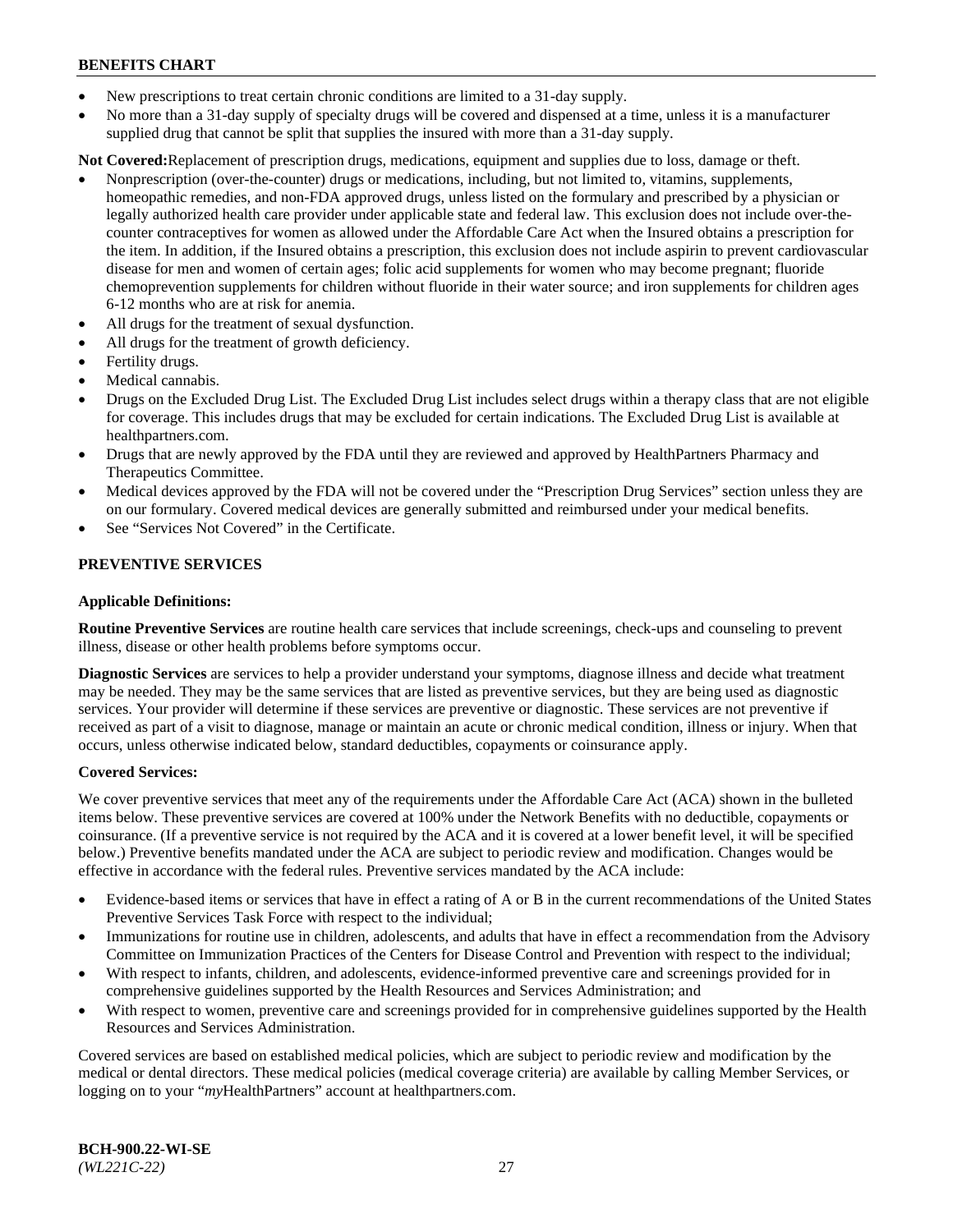## **ACA and state mandated preventive services are covered as follows:**

**Routine health exams and periodic health assessments.** A physician or health care provider will counsel you as to how often health assessments are needed based on age, sex and health status. This includes screening and counseling for tobacco cessation and all FDA approved tobacco cessation medications including over-the-counter drugs (as shown in the Prescription Drug Services section).

| <b>Network Benefits</b>                                     | <b>Non-Network Benefits</b>   |
|-------------------------------------------------------------|-------------------------------|
| 100% of the charges incurred.<br>Deductible does not apply. | 150% of the charges incurred. |

**Child health supervision services.** This includes pediatric preventive services such as newborn screenings, appropriate immunizations, developmental assessments and laboratory services appropriate to the age of the child from birth to 72 months and appropriate immunizations to age 18.

| <b>Network Benefits</b>                                     | <b>Non-Network Benefits</b>  |
|-------------------------------------------------------------|------------------------------|
| 100% of the charges incurred.<br>Deductible does not apply. | 50% of the charges incurred. |

#### **Routine prenatal care and exams**

| Network Benefits                                            | <b>Non-Network Benefits</b>   |
|-------------------------------------------------------------|-------------------------------|
| 100% of the charges incurred.<br>Deductible does not apply. | 150% of the charges incurred. |

**Routine postnatal care.** This includes health exams, assessments, education and counseling relating to the period immediately after childbirth.

| <b>Network Benefits</b>                                     | <b>Non-Network Benefits</b>  |
|-------------------------------------------------------------|------------------------------|
| 100% of the charges incurred.<br>Deductible does not apply. | 50% of the charges incurred. |

**Routine screening procedures for cancer.** This includes colorectal screening and other cancer screenings recommended by the USPSTF with an A or B rating. Women's preventive health services below describe additional routine screening procedures for cancer.

| <b>Network Benefits</b>                                     | <b>Non-Network Benefits</b>   |
|-------------------------------------------------------------|-------------------------------|
| 100% of the charges incurred.<br>Deductible does not apply. | 150% of the charges incurred. |

**Professional voluntary family planning services.** This includes services to prevent or delay a pregnancy, including counseling and education. Services must be provided by a licensed provider.

| <b>Network Benefits</b>                                     | <b>Non-Network Benefits</b>  |
|-------------------------------------------------------------|------------------------------|
| 100% of the charges incurred.<br>Deductible does not apply. | 50% of the charges incurred. |

# **Adult immunizations**

| Network Benefits                                            | <b>Non-Network Benefits</b>  |
|-------------------------------------------------------------|------------------------------|
| 100% of the charges incurred.<br>Deductible does not apply. | 50% of the charges incurred. |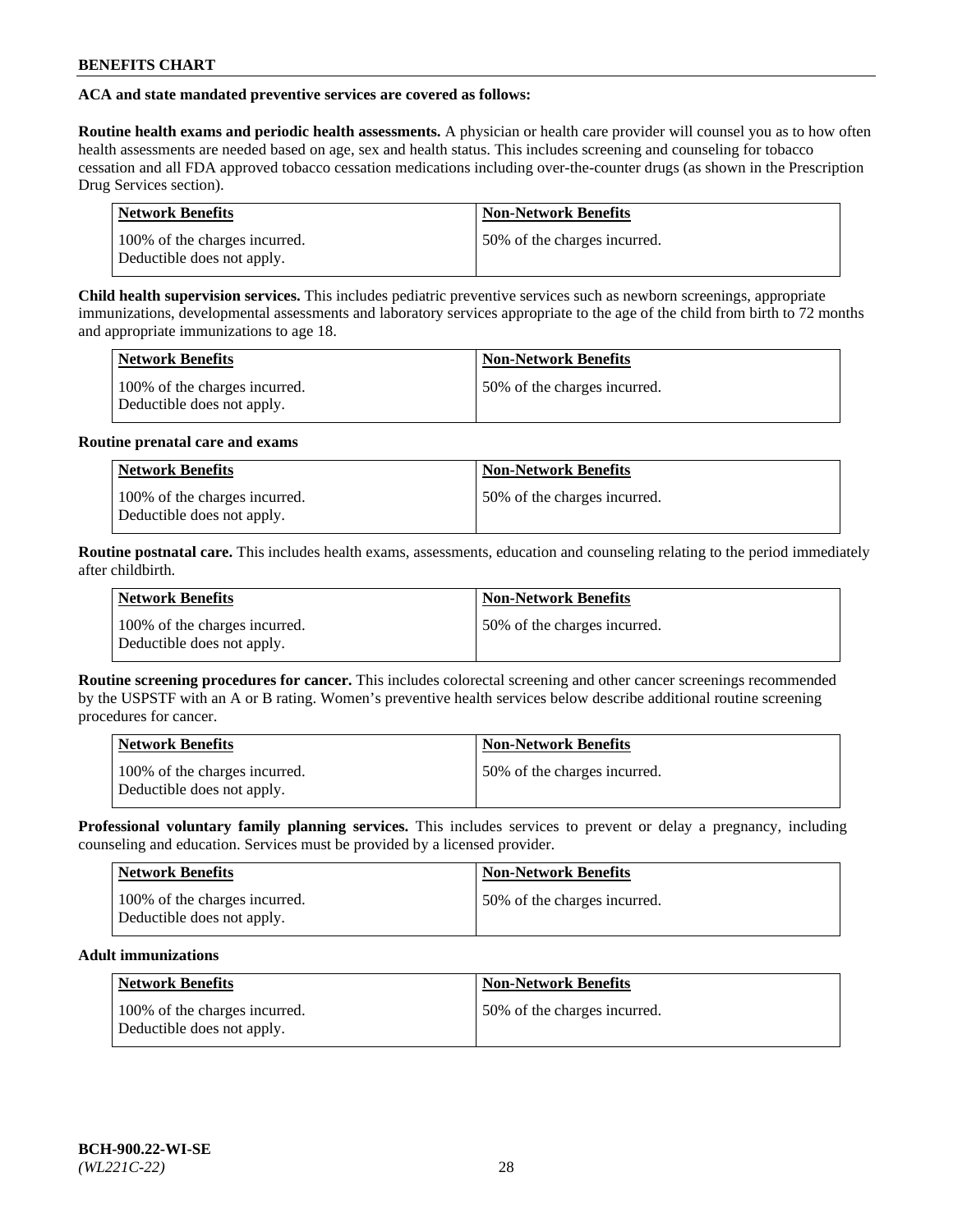**Women's preventive health services.** This includes mammograms, screenings for cervical cancer (pap smears), breast pumps, human papillomavirus (HPV) testing, counseling for sexually transmitted infections, counseling and screening for human immunodeficiency virus (HIV), and all FDA approved contraceptive methods as prescribed by a doctor, sterilization procedures, education and counseling (see the Prescription Drug Services section for coverage of oral contraceptive drugs). We also provide genetic screening for BRCA if someone in your family has the gene or you have a diagnosis of cancer.

The U.S. Preventive Services Task Force (USPSTF) recommends screening mammography, with or without clinical breast examination (CBE), every 1-2 years for women aged 40 and older. For women age 50 and older, we cover an annual mammogram.

| <b>Network Benefits</b>                                     | <b>Non-Network Benefits</b>  |
|-------------------------------------------------------------|------------------------------|
| 100% of the charges incurred.<br>Deductible does not apply. | 50% of the charges incurred. |

**Obesity screening and management.** We cover obesity screening and counseling for all ages during a routine preventive care exam. If you are age 18 or older and have a body mass index of 30 or more, we also cover intensive obesity management to help you lose weight. Your primary care doctor can coordinate these services.

| Network Benefits                                            | <b>Non-Network Benefits</b>  |
|-------------------------------------------------------------|------------------------------|
| 100% of the charges incurred.<br>Deductible does not apply. | 50% of the charges incurred. |

**In addition to any ACA or state mandated preventive services referenced above, we cover the following eligible services:**

#### **Routine eye and hearing exams**

| <b>Network Benefits</b>                                     | <b>Non-Network Benefits</b>  |
|-------------------------------------------------------------|------------------------------|
| 100% of the charges incurred.<br>Deductible does not apply. | 50% of the charges incurred. |

**Ovarian cancer surveillance test for women who are at risk.** "At risk for ovarian cancer" means (1) having a family history that includes any of the following: one or more first-degree or second-degree relatives with ovarian cancer, clusters of female relatives with breast cancer or nonpolyposis colorectal cancer; or (2) testing positive for BRCA1 or BRCA2 mutations. "Surveillance test for ovarian cancer" means annual screening using CA-125 serum tumor marker testing, transvaginal ultrasound, pelvic examination or other proven ovarian screening tests currently being evaluated by the federal Food and Drug Administration or by the National Cancer Institute.

| <b>Network Benefits</b>                               | <b>Non-Network Benefits</b>                           |
|-------------------------------------------------------|-------------------------------------------------------|
| Coverage level is same as corresponding Network       | Coverage level is same as corresponding Non-Network   |
| Benefits, depending on type of service provided, such | Benefits, depending on type of service provided, such |
| as Diagnostic Imaging Services, Laboratory Services   | as Diagnostic Imaging Services, Laboratory Services   |
| or Office Visits for Illness or Injury, or Preventive | or Office Visits for Illness or Injury, or Preventive |
| Services.                                             | Services.                                             |

**Limitations:**Services are not preventive if received as part of a visit to diagnose, manage or maintain an acute or chronic medical condition, illness or injury. When that occurs, unless otherwise indicated above, standard deductibles, copayments or coinsurance apply.

## **Not Covered:**

See "Services Not Covered" in the Certificate.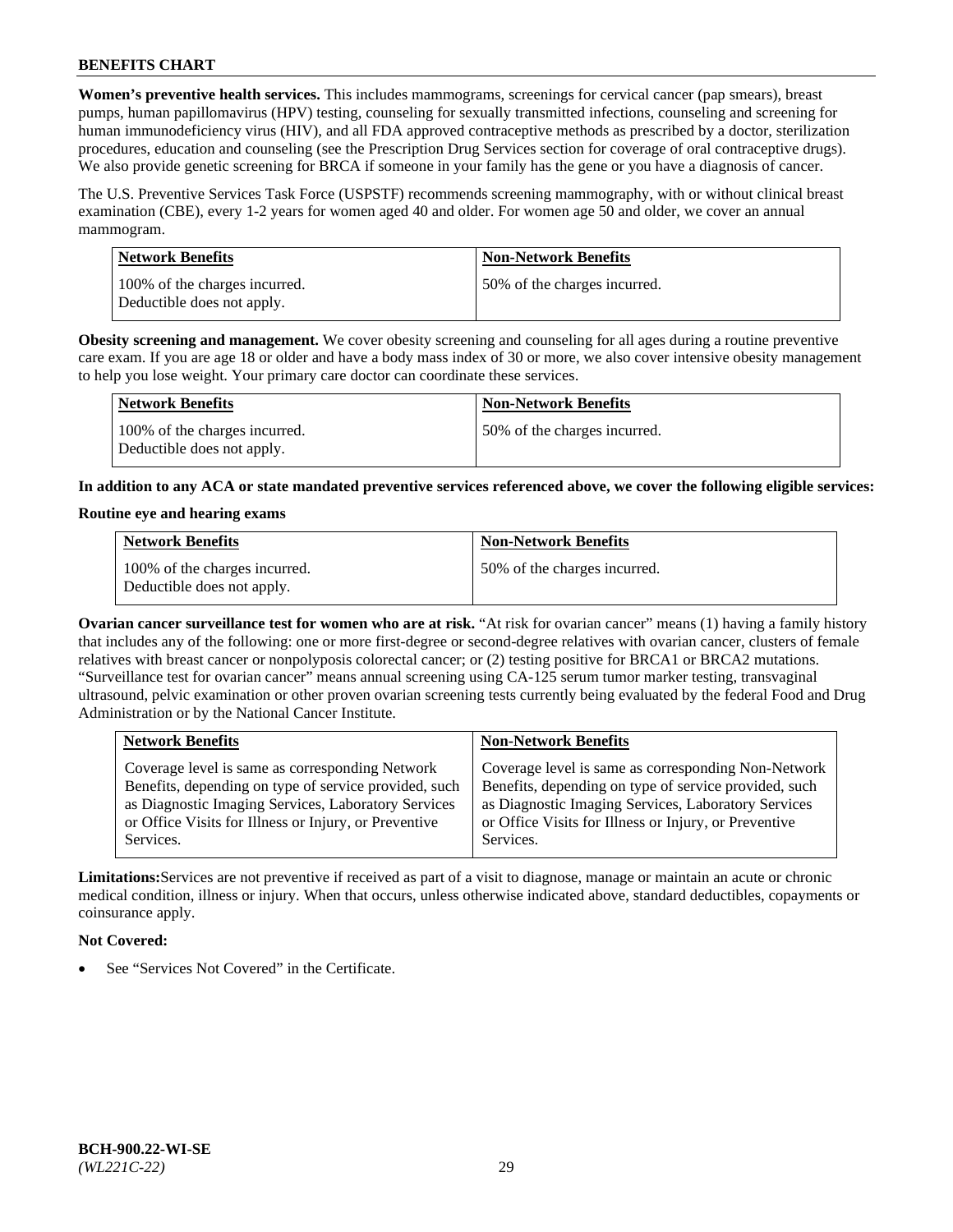# **TELEHEALTH/TELEMEDICINE SERVICES**

#### **Definitions:**

**Telehealth, Telemedicine, or Virtual Care.** This is a means of communication between a health care professional and a patient. This includes the use of secure electronic information, imaging, and communication technologies, including:

- interactive audio or audio-video
- interactive audio with store-and-forward technology
- chat-based and email-based systems
- physician-to-physician consultation
- patient education
- data transmission
- data interpretation
- digital diagnostics (algorithm-enabled diagnostic support)
- digital therapeutics (the use of personal health devices and sensors, either alone or in combination with conventional drug therapies, for disease prevention and management)

#### Services can be delivered:

Synchronously: the patient and health care professional are engaging with one another at the same time; or Asynchronously: the patient and health care professional engage with each other at different points in time.

**Telephone Visits.** Live, synchronous, interactive encounters over the telephone between a patient and a healthcare provider.

**E-visit or chat-based visits.** Asynchronous online or mobile app encounters to discuss a patient's personal health information, vital signs, and other physiologic data or diagnostic images. The healthcare provider reviews and delivers a consultation, diagnosis, prescription or treatment plan after reviewing the patient's visit information.

**Virtuwell®.** This is an online service for you to receive a diagnosis and treatment for certain conditions, such as a cold, flu, ear pain and sinus infections. You may access the Virtuwell website at [virtuwell.com.](https://www.virtuwell.com/)

**Video Visits.** Live, synchronous, interactive encounters using secure web-based video between a patient and a healthcare provider.

#### **Covered Services:**

The Plan covers the following methods of receiving care for services that would be eligible under the Plan if the service were provided in person.

#### **Scheduled telephone visits**

| Network Benefits             | Non-Network Benefits         |
|------------------------------|------------------------------|
| 70% of the charges incurred. | 50% of the charges incurred. |

#### **E-visits**

## **Access to online care through Virtuwell at [virtuwell.com](https://www.virtuwell.com/)**

| <b>Network Benefits</b>                                     | <b>Non-Network Benefits</b> |
|-------------------------------------------------------------|-----------------------------|
| 100% of the charges incurred.<br>Deductible does not apply. | Not applicable.             |

## **All other E-visits**

| Network Benefits             | <b>Non-Network Benefits</b>  |
|------------------------------|------------------------------|
| 70% of the charges incurred. | 50% of the charges incurred. |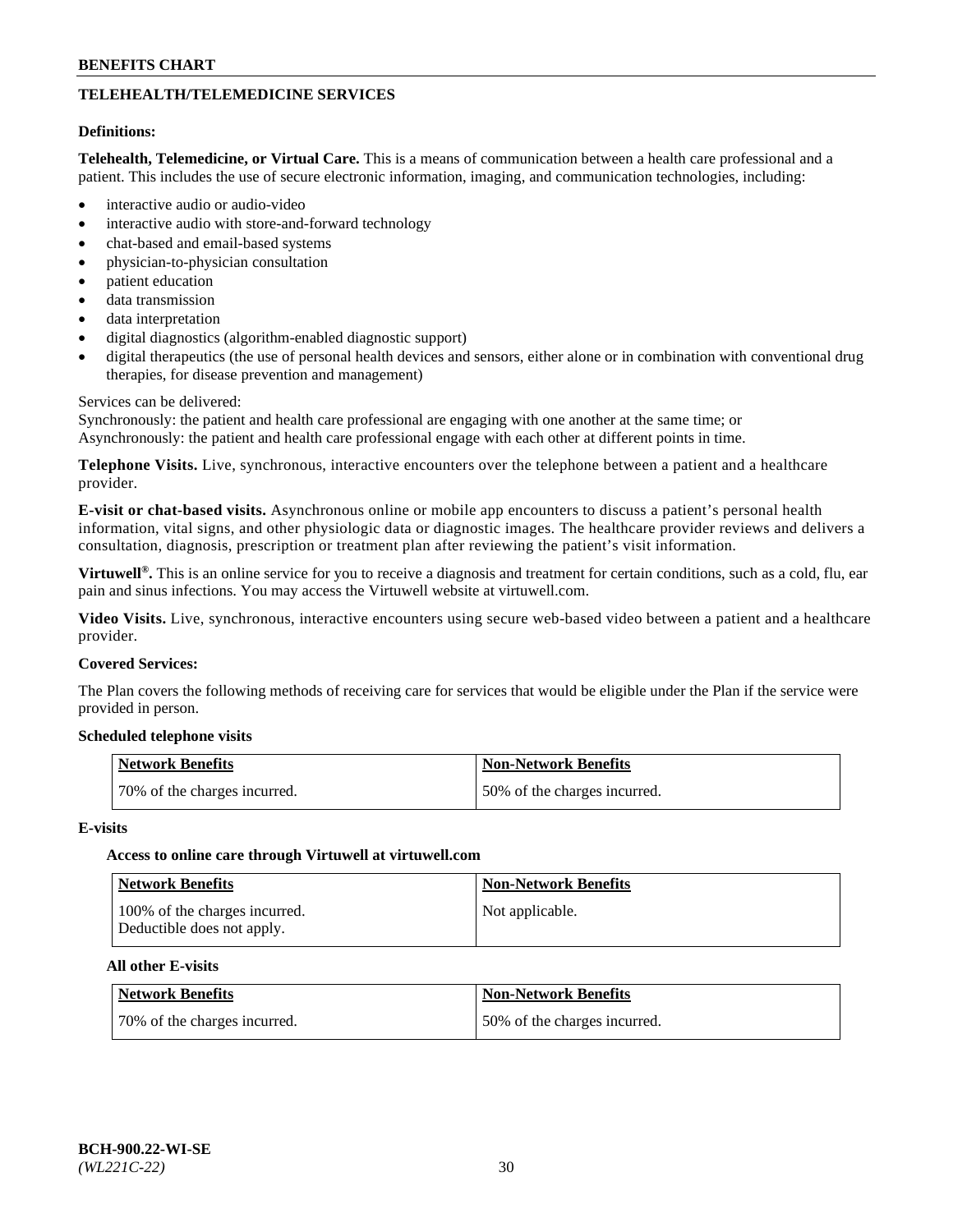## **First three visits**

The first three mental health and substance use disorder treatment visits, urgent care visits, office visits, convenience clinic visits, telephone visits and E-visits (other than Virtuwell) combined in a calendar year are covered at 100%, not subject to the deductible.

Physician services are included; however, charges for day treatment services, group visits, office procedures, laboratory, radiology and other ancillary services are not included and will be subject to the deductible and coinsurance and/or copayment.

#### **Video visits**

| <b>Network Benefits</b>                                      | <b>Non-Network Benefits</b>                            |
|--------------------------------------------------------------|--------------------------------------------------------|
| Coverage level is same as corresponding Network              | Coverage level is same as corresponding Non-           |
| Benefits, depending on type of service provided, such as     | Network Benefits, depending on type of service         |
| Office Visits for Illness or Injury, Inpatient or Outpatient | provided, such as Office Visits for Illness or Injury, |
| Hospital Services.                                           | Inpatient or Outpatient Hospital Services.             |

#### **Not Covered:**

See "Services Not Covered" in the Certificate.

## **TRANSPLANT SERVICES**

#### **Applicable Definitions:**

**Autologous.** This is when the source of cells is from the individual's own marrow or stem cells.

**Allogeneic.** This is when the source of cells is from a related or unrelated donor's marrow or stem cells.

**Allogeneic Bone Marrow Transplant.** This is when the bone marrow is harvested from the related or unrelated donor and stored. The patient undergoes treatment which includes tumor ablation with high-dose chemotherapy and/or radiation. The bone marrow is reinfused (transplanted).

**Autologous Bone Marrow Transplant.** This is when the bone marrow is harvested from the individual and stored. The patient undergoes treatment which includes tumor ablation with high-dose chemotherapy and/or radiation. The bone marrow is reinfused (transplanted).

**Autologous/Allogeneic Stem Cell Support.** This is a treatment process that includes stem cell harvest from either bone marrow or peripheral blood, tumor ablation with high-dose chemotherapy and/or radiation, stem cell reinfusion, and related care. Autologous/allogeneic bone marrow transplantation and high dose chemotherapy with peripheral stem cell rescue/support are considered to be autologous/allogeneic stem cell support.

**Designated Transplant Center.** This is any health care provider, group or association of health care providers designated by us to provide services, supplies or drugs for specified transplants for our Insureds.

**Transplant Services.** This is transplantation (including retransplants) of the human organs or tissue listed below, including all related post-surgical treatment, follow-up care and drugs and multiple transplants for a related cause. Transplant services do not include other organ or tissue transplants or surgical implantation of mechanical devices functioning as a human organ, except surgical implantation of an FDA approved Ventricular Assist Device (VAD) or total artificial heart, functioning as a temporary bridge to heart transplantation.

Prior authorization is required prior to consultation to support coordination of care and benefits.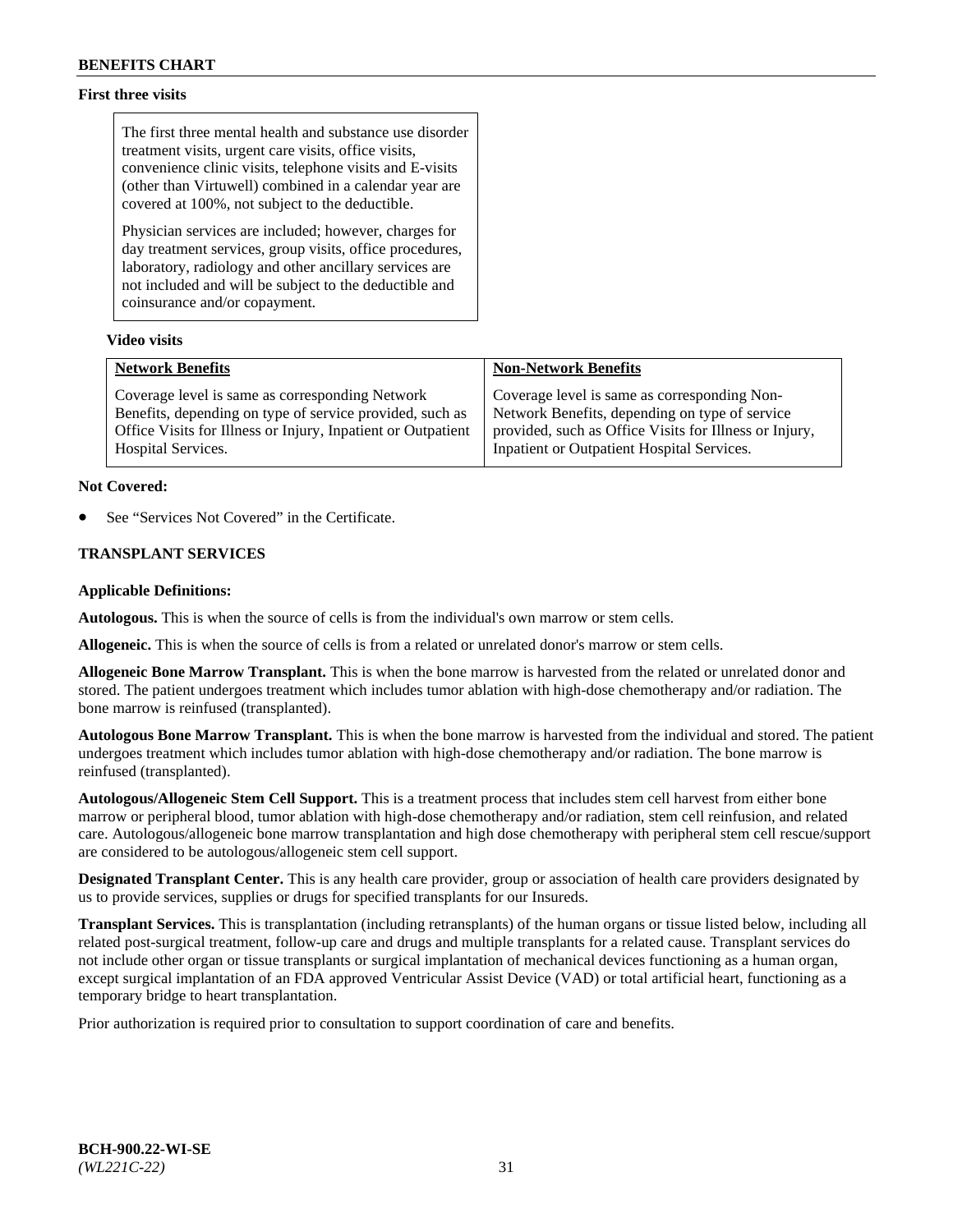## **Covered Services:**

We cover eligible transplant services (as defined above) while you are covered under the Certificate. Transplants that will be considered for coverage are limited to the following:

- Kidney transplants for end-stage disease.
- Cornea transplants for end-stage disease.
- Heart transplants for end-stage disease.
- Lung transplants or heart/lung transplants for: (1) primary pulmonary hypertension; (2) Eisenmenger's syndrome; (3) endstage pulmonary fibrosis; (4) alpha 1 antitrypsin disease; (5) cystic fibrosis; and (6) emphysema.
- Liver transplants for: (1) biliary atresia in children; (2) primary biliary cirrhosis; (3) post-acute viral infection (including hepatitis A, hepatitis B antigen e negative and hepatitis C) causing acute atrophy or post-necrotic cirrhosis; (4) primary sclerosing cholangitis; (5) alcoholic cirrhosis; and (6) hepatocellular carcinoma.
- Allogeneic bone marrow transplants or peripheral stem cell support associated with high dose chemotherapy for: (1) acute myelogenous leukemia; (2) acute lymphocytic leukemia; (3) chronic myelogenous leukemia; (4) severe combined immunodeficiency disease; (5) Wiskott-Aldrich syndrome; (6) aplastic anemia; (7) sickle cell anemia; (8) non-relapsed or relapsed non-Hodgkin's lymphoma; (9) multiple myeloma; and (10) testicular cancer.
- Autologous bone marrow transplants or peripheral stem cell support associated with high-dose chemotherapy for: (1) acute leukemias; (2) non-Hodgkin's lymphoma; (3) Hodgkin's disease; (4) Burkitt's lymphoma; (5) neuroblastoma; (6) multiple myeloma; (7) chronic myelogenous leukemia; and (8) non-relapsed non-Hodgkin's lymphoma.
- Pancreas transplants for simultaneous pancreas-kidney transplants for diabetes, pancreas after kidney, living related segmental simultaneous pancreas kidney transplantation and pancreas transplant alone.

To receive Network Benefits, charges for transplant services must be incurred at a Designated Transplant Center.

The transplant-related treatment provided, including expenses incurred for directly related donor services, shall be subject to and in accordance with the provisions, limitations, maximums and other terms of the Certificate.

Medical and hospital expenses of the donor are covered only when the recipient is an Insured and the transplant and directly related donor expenses have been prior authorized for coverage. Treatment of medical complications that may occur to the donor are not covered. Donors are not considered Insureds, and are therefore not eligible for the rights afforded to Insureds under the Certificate.

The list of eligible transplant services and coverage determinations are based on established medical policies, which are subject to periodic review and modification by the medical director.

| <b>Network Benefits</b>                          | <b>Non-Network Benefits</b>                          |
|--------------------------------------------------|------------------------------------------------------|
| See Network Inpatient Hospital Services Benefit. | See Non-Network Inpatient Hospital Services Benefit. |

**Kidney disease treatment.** We cover services for kidney disease treatment, including dialysis, transplantation and donor related services. Donor related expenses are covered as described above.

| <b>Network Benefits</b>                               | <b>Non-Network Benefits</b>                           |
|-------------------------------------------------------|-------------------------------------------------------|
| Coverage level is same as corresponding Network       | Coverage level is same as corresponding Non-Network   |
| Benefits, depending on type of service provided, such | Benefits, depending on type of service provided, such |
| as Office Visits for Illness or Injury, Inpatient or  | as Office Visits for Illness or Injury, Inpatient or  |
| <b>Outpatient Hospital Services.</b>                  | <b>Outpatient Hospital Services.</b>                  |